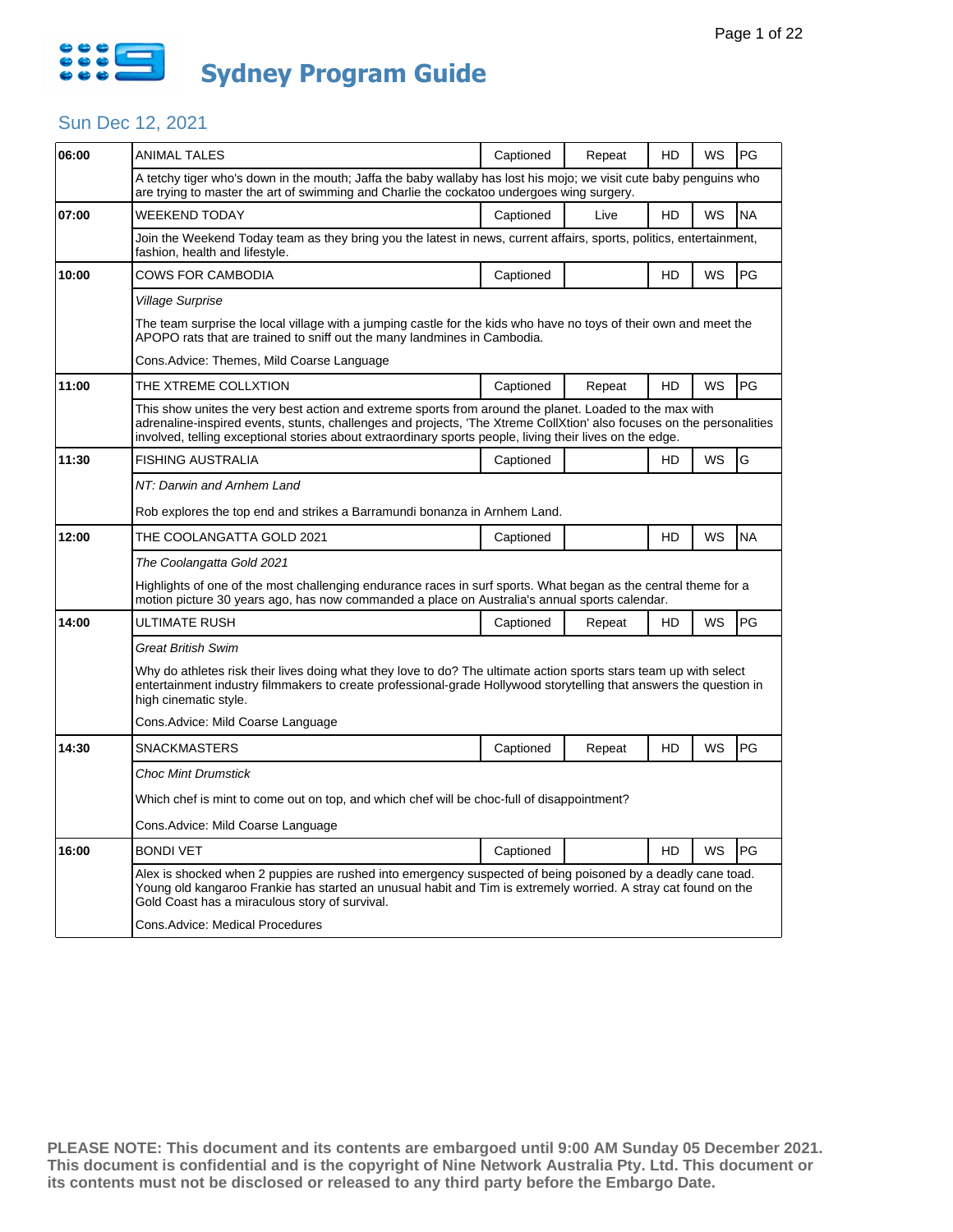

| 17:00 | ININE NEWS: FIRST AT FIVE                                                                 | Captioned | Live | HD | WS | <b>INA</b> |  |  |
|-------|-------------------------------------------------------------------------------------------|-----------|------|----|----|------------|--|--|
|       | See it first with Nine News; join the team for all the latest in news, sport and weather. |           |      |    |    |            |  |  |
| 17:30 | TBA                                                                                       | Captioned |      | HD | WS | IG         |  |  |
|       | Information To Follow.                                                                    |           |      |    |    |            |  |  |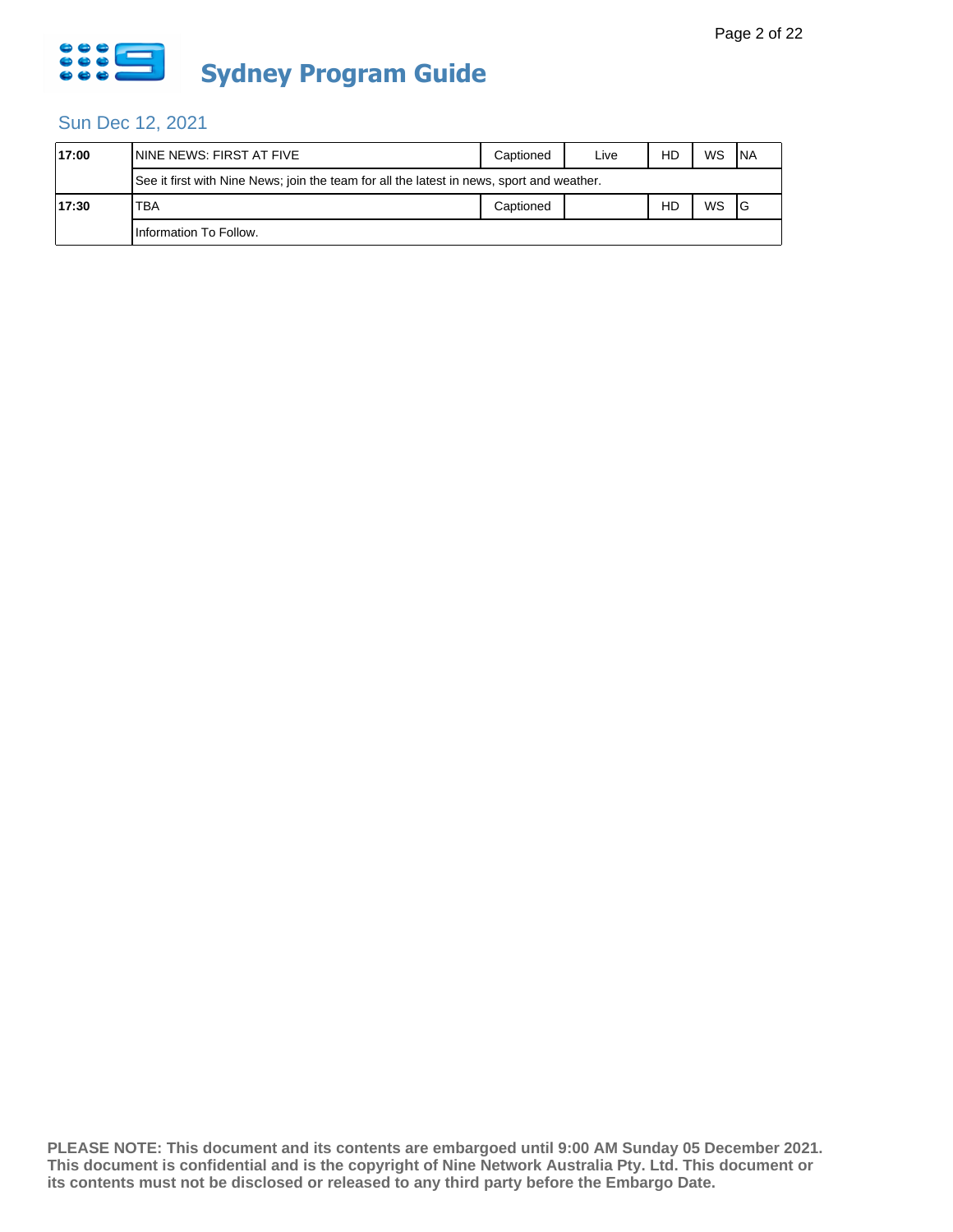

|                                                                                                                                                                                                                                        |                                       |                                                                                                                                                               |                        |                                                                                          |           | <b>NA</b>                                                                                                                                                                                                                                                                                                                                                                                                                                                                                  |  |  |
|----------------------------------------------------------------------------------------------------------------------------------------------------------------------------------------------------------------------------------------|---------------------------------------|---------------------------------------------------------------------------------------------------------------------------------------------------------------|------------------------|------------------------------------------------------------------------------------------|-----------|--------------------------------------------------------------------------------------------------------------------------------------------------------------------------------------------------------------------------------------------------------------------------------------------------------------------------------------------------------------------------------------------------------------------------------------------------------------------------------------------|--|--|
|                                                                                                                                                                                                                                        |                                       |                                                                                                                                                               |                        |                                                                                          |           |                                                                                                                                                                                                                                                                                                                                                                                                                                                                                            |  |  |
|                                                                                                                                                                                                                                        |                                       |                                                                                                                                                               |                        |                                                                                          |           | <b>NA</b>                                                                                                                                                                                                                                                                                                                                                                                                                                                                                  |  |  |
|                                                                                                                                                                                                                                        |                                       |                                                                                                                                                               |                        |                                                                                          |           |                                                                                                                                                                                                                                                                                                                                                                                                                                                                                            |  |  |
| DAVID ATTENBOROUGH'S A PERFECT<br><b>PLANET</b>                                                                                                                                                                                        |                                       | Captioned                                                                                                                                                     | Repeat                 | HD                                                                                       | <b>WS</b> | PG                                                                                                                                                                                                                                                                                                                                                                                                                                                                                         |  |  |
| The Sun                                                                                                                                                                                                                                |                                       |                                                                                                                                                               |                        |                                                                                          |           |                                                                                                                                                                                                                                                                                                                                                                                                                                                                                            |  |  |
| From the frozen poles to the searing deserts, this is an exploration of how animals have come up with strategies to<br>survive the uneven amounts of sunlight that fall on Earth.                                                      |                                       |                                                                                                                                                               |                        |                                                                                          |           |                                                                                                                                                                                                                                                                                                                                                                                                                                                                                            |  |  |
| Cons.Advice: Distressing Scenes                                                                                                                                                                                                        |                                       |                                                                                                                                                               |                        |                                                                                          |           |                                                                                                                                                                                                                                                                                                                                                                                                                                                                                            |  |  |
| <b>FAST &amp; FURIOUS PRESENTS: HOBBS &amp;</b><br>SHAW                                                                                                                                                                                | 2019                                  | Captioned                                                                                                                                                     | Repeat                 | HD                                                                                       | <b>WS</b> | M                                                                                                                                                                                                                                                                                                                                                                                                                                                                                          |  |  |
| Fast & Furious Presents: Hobbs & Shaw                                                                                                                                                                                                  |                                       |                                                                                                                                                               |                        |                                                                                          |           |                                                                                                                                                                                                                                                                                                                                                                                                                                                                                            |  |  |
| US agent Luke Hobbs and British mercenary Deckard Shaw are forced to put their rivalry side and work together to<br>stop a genetically enhanced supervillain.                                                                          |                                       |                                                                                                                                                               |                        |                                                                                          |           |                                                                                                                                                                                                                                                                                                                                                                                                                                                                                            |  |  |
| Starring: Dwayne Johnson, Jason Statham, Idris Elba                                                                                                                                                                                    |                                       |                                                                                                                                                               |                        |                                                                                          |           |                                                                                                                                                                                                                                                                                                                                                                                                                                                                                            |  |  |
|                                                                                                                                                                                                                                        |                                       |                                                                                                                                                               |                        |                                                                                          |           |                                                                                                                                                                                                                                                                                                                                                                                                                                                                                            |  |  |
| GOLD COAST COPS                                                                                                                                                                                                                        |                                       | Captioned                                                                                                                                                     | Repeat                 | HD                                                                                       | <b>WS</b> | M                                                                                                                                                                                                                                                                                                                                                                                                                                                                                          |  |  |
| Police target the Southside Soldiers, a 'feeder' group into the criminal motorcycle gangs. With the help of the AFP<br>dog-squad, tens of thousands of dollars worth of gold and cash are found stored in hidden safes.                |                                       |                                                                                                                                                               |                        |                                                                                          |           |                                                                                                                                                                                                                                                                                                                                                                                                                                                                                            |  |  |
| Cons.Advice: Drug References, References to Violence                                                                                                                                                                                   |                                       |                                                                                                                                                               |                        |                                                                                          |           |                                                                                                                                                                                                                                                                                                                                                                                                                                                                                            |  |  |
| CHICAGO MED                                                                                                                                                                                                                            |                                       | Captioned                                                                                                                                                     | Repeat                 | HD                                                                                       | WS        | M                                                                                                                                                                                                                                                                                                                                                                                                                                                                                          |  |  |
| Play By My Rules                                                                                                                                                                                                                       |                                       |                                                                                                                                                               |                        |                                                                                          |           |                                                                                                                                                                                                                                                                                                                                                                                                                                                                                            |  |  |
| Choi and Charles use trickery to help a patient with an itch she can't help but scratch; Halstead and Manning argue<br>over a tattooed coma patient; Rhodes angers Goodwin by going against orders to save a patient in the hybrid OR. |                                       |                                                                                                                                                               |                        |                                                                                          |           |                                                                                                                                                                                                                                                                                                                                                                                                                                                                                            |  |  |
|                                                                                                                                                                                                                                        |                                       |                                                                                                                                                               |                        |                                                                                          |           |                                                                                                                                                                                                                                                                                                                                                                                                                                                                                            |  |  |
|                                                                                                                                                                                                                                        |                                       |                                                                                                                                                               |                        |                                                                                          |           |                                                                                                                                                                                                                                                                                                                                                                                                                                                                                            |  |  |
| THE GARDEN GURUS                                                                                                                                                                                                                       |                                       | Captioned                                                                                                                                                     | Repeat                 | HD                                                                                       | <b>WS</b> | G                                                                                                                                                                                                                                                                                                                                                                                                                                                                                          |  |  |
|                                                                                                                                                                                                                                        |                                       |                                                                                                                                                               |                        |                                                                                          |           |                                                                                                                                                                                                                                                                                                                                                                                                                                                                                            |  |  |
| TV SHOP - HOME SHOPPING                                                                                                                                                                                                                |                                       |                                                                                                                                                               | Repeat                 | HD                                                                                       | WS        | G                                                                                                                                                                                                                                                                                                                                                                                                                                                                                          |  |  |
| Home shopping programme.                                                                                                                                                                                                               |                                       |                                                                                                                                                               |                        |                                                                                          |           |                                                                                                                                                                                                                                                                                                                                                                                                                                                                                            |  |  |
|                                                                                                                                                                                                                                        |                                       |                                                                                                                                                               |                        |                                                                                          |           |                                                                                                                                                                                                                                                                                                                                                                                                                                                                                            |  |  |
| TV SHOP - HOME SHOPPING                                                                                                                                                                                                                |                                       |                                                                                                                                                               | Repeat                 | HD                                                                                       | WS        | G                                                                                                                                                                                                                                                                                                                                                                                                                                                                                          |  |  |
| Home shopping programme.                                                                                                                                                                                                               |                                       |                                                                                                                                                               |                        |                                                                                          |           |                                                                                                                                                                                                                                                                                                                                                                                                                                                                                            |  |  |
| TV SHOP - HOME SHOPPING                                                                                                                                                                                                                |                                       |                                                                                                                                                               | Repeat                 | HD                                                                                       | WS        | G                                                                                                                                                                                                                                                                                                                                                                                                                                                                                          |  |  |
|                                                                                                                                                                                                                                        | <b>NINE NEWS SUNDAY</b><br>60 MINUTES | Cons.Advice: Action Violence, Some Coarse Language<br>Starring: Nick Gehlfuss, Yaya DaCosta, Torrey DeVitto<br>Cons.Advice: Medical Procedures, Mature Themes | Captioned<br>Captioned | Live<br>Join the Nine News team as they bring you the latest in news, sport and weather. | HD<br>HD  | WS<br>WS<br>The Samurai Killing: The bizarre story of a home invasion gone fatally wrong. How the intended victims of the attack,<br>ended up on the wrong side of the law after killing the violent intruder, in what they say was an act of self-defence.<br>This week on The Garden Gurus, add some sparkle to your garden as Darren shows you some amazing new<br>garden lighting. Later, Trev explores an exciting new habitat and Sue has some great plant protection tips to share. |  |  |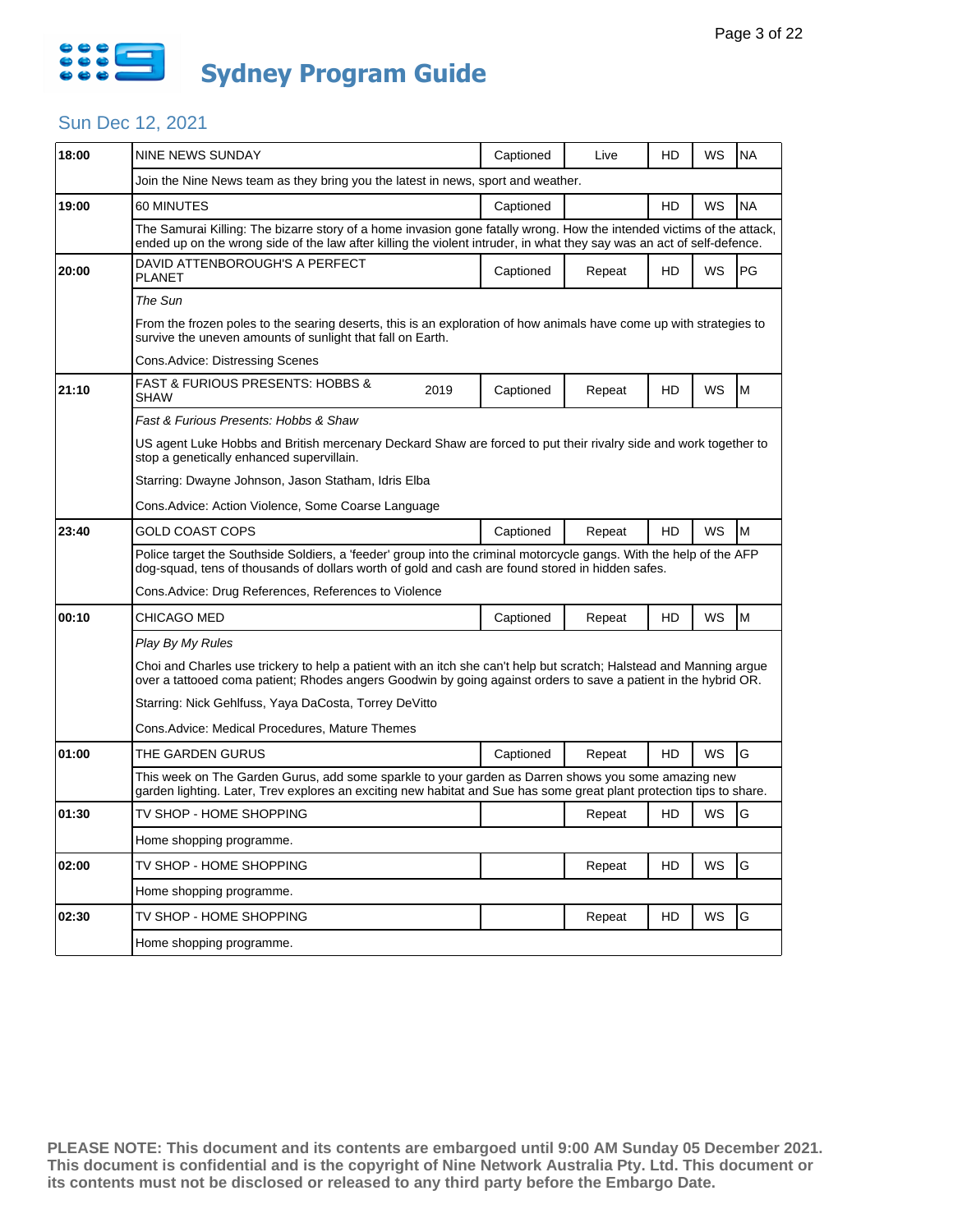

| 03:00 | TV SHOP - HOME SHOPPING                                                                                                                       |           | Repeat | HD | WS        | G         |  |  |
|-------|-----------------------------------------------------------------------------------------------------------------------------------------------|-----------|--------|----|-----------|-----------|--|--|
|       | Home shopping programme.                                                                                                                      |           |        |    |           |           |  |  |
| 03:30 | TV SHOP - HOME SHOPPING                                                                                                                       |           | Repeat | HD | WS        | G         |  |  |
|       | Home shopping programme.                                                                                                                      |           |        |    |           |           |  |  |
| 04:00 | TAKE TWO                                                                                                                                      |           | Repeat | HD | <b>WS</b> | ١G        |  |  |
|       | Home Shopping programme.                                                                                                                      |           |        |    |           |           |  |  |
| 04:30 | TAKE TWO                                                                                                                                      |           | Repeat | HD | WS        | ١G        |  |  |
|       | Home Shopping programme.                                                                                                                      |           |        |    |           |           |  |  |
| 05:00 | NINE NEWS EARLY EDITION                                                                                                                       | Captioned | Live   | HD | WS        | <b>NA</b> |  |  |
|       | Join the Nine News team first thing for up to date news from Australia and around the world as well as the latest in<br>sport and weather.    |           |        |    |           |           |  |  |
| 05:30 | TODAY                                                                                                                                         | Captioned | Live   | HD | WS        | <b>NA</b> |  |  |
|       | Join the TODAY team as they bring you the latest in news, current affairs, sports, politics, entertainment, fashion,<br>health and lifestyle. |           |        |    |           |           |  |  |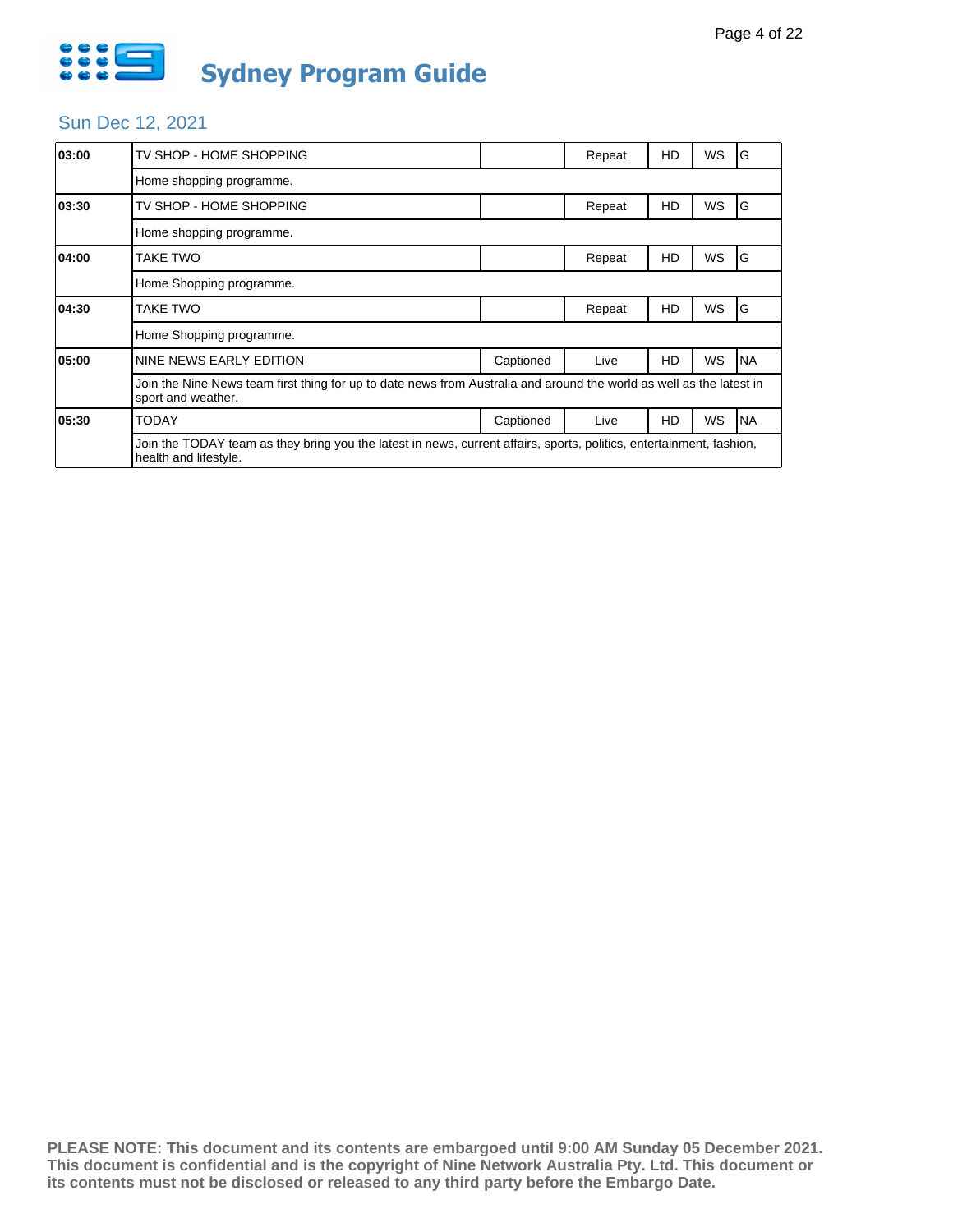

#### Mon Dec 13, 2021

| 06:00 | <b>TODAY</b>                                                                                                                                                                                                                                                                            | Captioned | Live   | HD | WS        | <b>NA</b> |  |  |
|-------|-----------------------------------------------------------------------------------------------------------------------------------------------------------------------------------------------------------------------------------------------------------------------------------------|-----------|--------|----|-----------|-----------|--|--|
|       | Join the TODAY team as they bring you the latest in news, current affairs, sports, politics, entertainment, fashion,<br>health and lifestyle.                                                                                                                                           |           |        |    |           |           |  |  |
| 09:00 | TODAY EXTRA SUMMER                                                                                                                                                                                                                                                                      | Captioned |        | HD | WS        | PG        |  |  |
|       | Join us for Today Extra Summer - an exciting mix of highlights from the year in review. Includes the best celebrity<br>interviews, cooking with Australia's top chefs, music performances, the latest in fashion & more.                                                                |           |        |    |           |           |  |  |
| 11:30 | <b>NINE'S MORNING NEWS</b>                                                                                                                                                                                                                                                              | Captioned | Live   | HD | WS        | <b>NA</b> |  |  |
|       | Join Nine's Morning News with up to the minute news on local and international news including sport, finance and<br>weather.                                                                                                                                                            |           |        |    |           |           |  |  |
| 12:00 | ONCE UPON A MAIN STREET<br>2020                                                                                                                                                                                                                                                         | Captioned |        | HD | WS        | PG        |  |  |
|       | Once Upon a Main Street                                                                                                                                                                                                                                                                 |           |        |    |           |           |  |  |
|       | Amelia, who wants to open a year-round Christmas store, bids for a shop lot against Vic, who wants to open a<br>chocolate shop. Rivalry becomes romance when they must work together.                                                                                                   |           |        |    |           |           |  |  |
|       | Starring: Vanessa Lachey, Ryan McPartlin, Polly Draper                                                                                                                                                                                                                                  |           |        |    |           |           |  |  |
|       | Cons.Advice: Themes                                                                                                                                                                                                                                                                     |           |        |    |           |           |  |  |
| 13:45 | GARDEN GURUS MOMENTS                                                                                                                                                                                                                                                                    | Captioned | Repeat | HD | WS        | G         |  |  |
|       | Soil Recovery                                                                                                                                                                                                                                                                           |           |        |    |           |           |  |  |
|       | The Garden Gurus team give you tips and tricks for gardening success, every season of year. From feeding your<br>lawn, to indoor plants and everything in between. Trev and the team have you covered.                                                                                  |           |        |    |           |           |  |  |
| 14:00 | <b>POINTLESS</b>                                                                                                                                                                                                                                                                        | Captioned | Repeat | HD | <b>WS</b> | <b>PG</b> |  |  |
|       | Hosted by Alexander Armstrong with assistance from Richard Osman. In each episode four teams of two<br>contestants attempt to find correct but obscure answers to four rounds of general knowledge questions, with the<br>winning team eligible to compete for the show's cash jackpot. |           |        |    |           |           |  |  |
| 15:00 | <b>TIPPING POINT</b>                                                                                                                                                                                                                                                                    | Captioned |        | HD | <b>WS</b> | PG        |  |  |
|       | Hosted by Ben Shepherd, four players are pit against a mesmerising machine. There are mystery prizes and a jaw-<br>dropping jackpot up for grabs for any player with the skill and strategy to see off their human rivals and conquer the<br>machine.                                   |           |        |    |           |           |  |  |
| 16:00 | NINE'S AFTERNOON NEWS                                                                                                                                                                                                                                                                   | Captioned | Live   | HD | WS        | <b>NA</b> |  |  |
|       | Nine's Afternoon News, live and local from Sydney with the latest news across Australia and around the world<br>including sport, and weather.                                                                                                                                           |           |        |    |           |           |  |  |
| 17:00 | MILLIONAIRE HOT SEAT                                                                                                                                                                                                                                                                    | Captioned | Repeat | HD | WS        | G         |  |  |
|       | Who will survive the Millionaire Hot Seat? Six contestants go head to head to win the cash. Hosted by Eddie<br>McGuire, Millionaire Hot Seat is a game of strategy, skill and survival.                                                                                                 |           |        |    |           |           |  |  |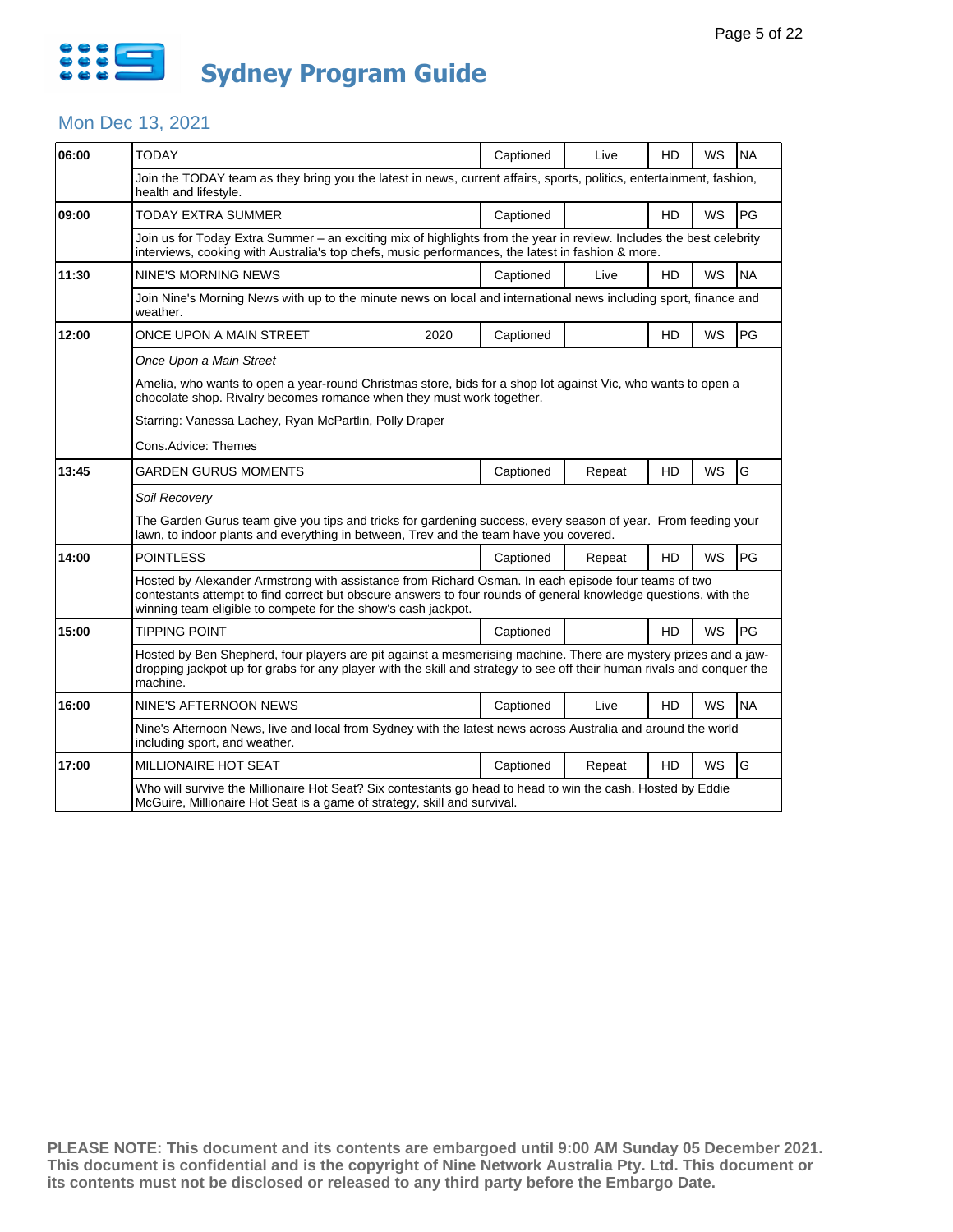

### Mon Dec 13, 2021

| 18:00 | <b>NINE NEWS</b>                                                                                                                                                                                                                                                                           | Captioned                                                                                                                                                                                                                                 | Live   | HD | WS | <b>NA</b> |  |  |
|-------|--------------------------------------------------------------------------------------------------------------------------------------------------------------------------------------------------------------------------------------------------------------------------------------------|-------------------------------------------------------------------------------------------------------------------------------------------------------------------------------------------------------------------------------------------|--------|----|----|-----------|--|--|
|       | Join Nine News for the latest in news and events that affect you in your local city, as well as news from across<br>Australia and the world.                                                                                                                                               |                                                                                                                                                                                                                                           |        |    |    |           |  |  |
| 19:00 | A CURRENT AFFAIR                                                                                                                                                                                                                                                                           | Captioned                                                                                                                                                                                                                                 | Live   | HD | WS | <b>NA</b> |  |  |
|       | Hosted by Tracy Grimshaw, A Current Affair covers the realms of politics, crime, human rights, science, technology,<br>celebrities and entertainment - all investigated by a dedicated team.                                                                                               |                                                                                                                                                                                                                                           |        |    |    |           |  |  |
| 19:30 | RBT                                                                                                                                                                                                                                                                                        | Captioned                                                                                                                                                                                                                                 | Repeat | HD | WS | PG        |  |  |
|       | Hippy Bus/No Lights<br>Follow the police units for a unique behind-the-scenes look at RBT patrols testing for alcohol and drug affected<br>drivers.<br>Cons. Advice: Mild Coarse Language, Drug References                                                                                 |                                                                                                                                                                                                                                           |        |    |    |           |  |  |
| 20:30 | <b>EMERGENCY</b>                                                                                                                                                                                                                                                                           | Captioned                                                                                                                                                                                                                                 | Repeat | HD | WS | M         |  |  |
|       | Dr Mark tries to help a car crash patient under police guard, but the man appears to be hiding something suspicious<br>in his underpants. Dr Miriam examines a cheerful 82-year-old biker with fractures, who suddenly takes a turn for the<br>worse.<br>Cons. Advice: Themes, Gory Scenes |                                                                                                                                                                                                                                           |        |    |    |           |  |  |
| 21:30 | A FIRE INSIDE                                                                                                                                                                                                                                                                              | Captioned                                                                                                                                                                                                                                 |        | HD | WS | M         |  |  |
|       | A Fire Inside                                                                                                                                                                                                                                                                              |                                                                                                                                                                                                                                           |        |    |    |           |  |  |
|       | A sensitive retelling of the devastation of Australia's 2019/2020 bushfires and the astonishing stories of help that<br>emerged, A Fire Inside is an inspirational look at the way people respond to crisis and its true cost to the human<br>spirit.                                      |                                                                                                                                                                                                                                           |        |    |    |           |  |  |
|       | Cons. Advice: Intense Scenes, Distressing Scenes                                                                                                                                                                                                                                           |                                                                                                                                                                                                                                           |        |    |    |           |  |  |
| 23:30 | NINE NEWS LATE                                                                                                                                                                                                                                                                             | Captioned                                                                                                                                                                                                                                 | Live   | HD | WS | <b>NA</b> |  |  |
|       | Join the Nine News Late team for the very latest and for all of today's top stories from Australia and around the<br>world.                                                                                                                                                                |                                                                                                                                                                                                                                           |        |    |    |           |  |  |
| 00:00 | CHICAGO MED                                                                                                                                                                                                                                                                                | Captioned                                                                                                                                                                                                                                 | Repeat | HD | WS | MA        |  |  |
|       | Death Do Us Part                                                                                                                                                                                                                                                                           |                                                                                                                                                                                                                                           |        |    |    |           |  |  |
|       | Halstead and Manning's wedding day is interrupted when Halstead is forced to make a house call; Charles treats a<br>woman who stabbed her husband; Choi and April deliver a breech baby; Rhodes and Bekker operate on an FBI<br>witness.                                                   |                                                                                                                                                                                                                                           |        |    |    |           |  |  |
|       | Starring: Nick Gehlfuss, Yaya DaCosta, Torrey DeVitto                                                                                                                                                                                                                                      |                                                                                                                                                                                                                                           |        |    |    |           |  |  |
|       | Cons.Advice: Medical Procedures, Some Violence, Themes                                                                                                                                                                                                                                     |                                                                                                                                                                                                                                           |        |    |    |           |  |  |
| 00:45 | <b>TIPPING POINT</b>                                                                                                                                                                                                                                                                       | Captioned                                                                                                                                                                                                                                 | Repeat | HD | WS | PG        |  |  |
|       | machine.                                                                                                                                                                                                                                                                                   | Hosted by Ben Shepherd, four players are pit against a mesmerising machine. There are mystery prizes and a jaw-<br>dropping jackpot up for grabs for any player with the skill and strategy to see off their human rivals and conquer the |        |    |    |           |  |  |
| 01:30 | TV SHOP - HOME SHOPPING                                                                                                                                                                                                                                                                    |                                                                                                                                                                                                                                           | Repeat | HD | WS | G         |  |  |
|       | Home shopping programme.                                                                                                                                                                                                                                                                   |                                                                                                                                                                                                                                           |        |    |    |           |  |  |
| 02:00 | TV SHOP - HOME SHOPPING                                                                                                                                                                                                                                                                    |                                                                                                                                                                                                                                           | Repeat | HD | WS | G         |  |  |
|       | Home shopping programme.                                                                                                                                                                                                                                                                   |                                                                                                                                                                                                                                           |        |    |    |           |  |  |
|       |                                                                                                                                                                                                                                                                                            |                                                                                                                                                                                                                                           |        |    |    |           |  |  |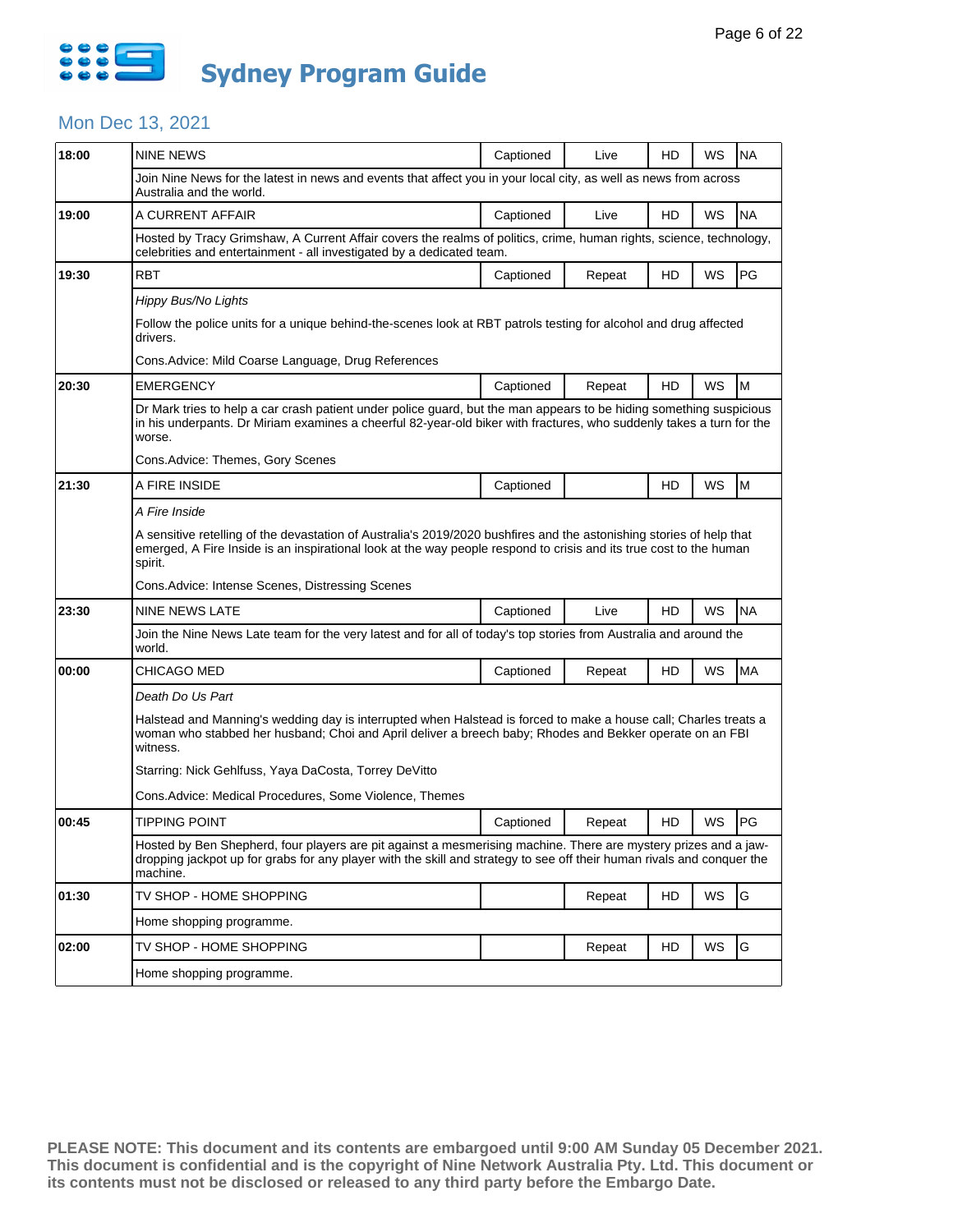

### Mon Dec 13, 2021

| 02:30 | GLOBAL SHOP                                                                                                                                   |           | Repeat | HD | WS        | G         |  |  |
|-------|-----------------------------------------------------------------------------------------------------------------------------------------------|-----------|--------|----|-----------|-----------|--|--|
|       | Power XL Air Fryer Oven                                                                                                                       |           |        |    |           |           |  |  |
|       | Home shopping programme.                                                                                                                      |           |        |    |           |           |  |  |
| 03:00 | TV SHOP - HOME SHOPPING                                                                                                                       |           | Repeat | HD | WS        | G         |  |  |
|       | Home shopping programme.                                                                                                                      |           |        |    |           |           |  |  |
| 03:30 | TV SHOP - HOME SHOPPING                                                                                                                       |           | Repeat | HD | WS        | ΙG        |  |  |
|       | Home shopping programme.                                                                                                                      |           |        |    |           |           |  |  |
| 04:00 | TAKE TWO                                                                                                                                      |           | Repeat | HD | WS        | G         |  |  |
|       | Home Shopping programme.                                                                                                                      |           |        |    |           |           |  |  |
| 04:30 | TAKE TWO                                                                                                                                      |           | Repeat | HD | <b>WS</b> | ΙG        |  |  |
|       | Home Shopping programme.                                                                                                                      |           |        |    |           |           |  |  |
| 05:00 | NINE NEWS EARLY EDITION                                                                                                                       | Captioned | Live   | HD | WS        | <b>NA</b> |  |  |
|       | Join the Nine News team first thing for up to date news from Australia and around the world as well as the latest in<br>sport and weather.    |           |        |    |           |           |  |  |
| 05:30 | <b>TODAY</b>                                                                                                                                  | Captioned | Live   | HD | WS        | <b>NA</b> |  |  |
|       | Join the TODAY team as they bring you the latest in news, current affairs, sports, politics, entertainment, fashion,<br>health and lifestyle. |           |        |    |           |           |  |  |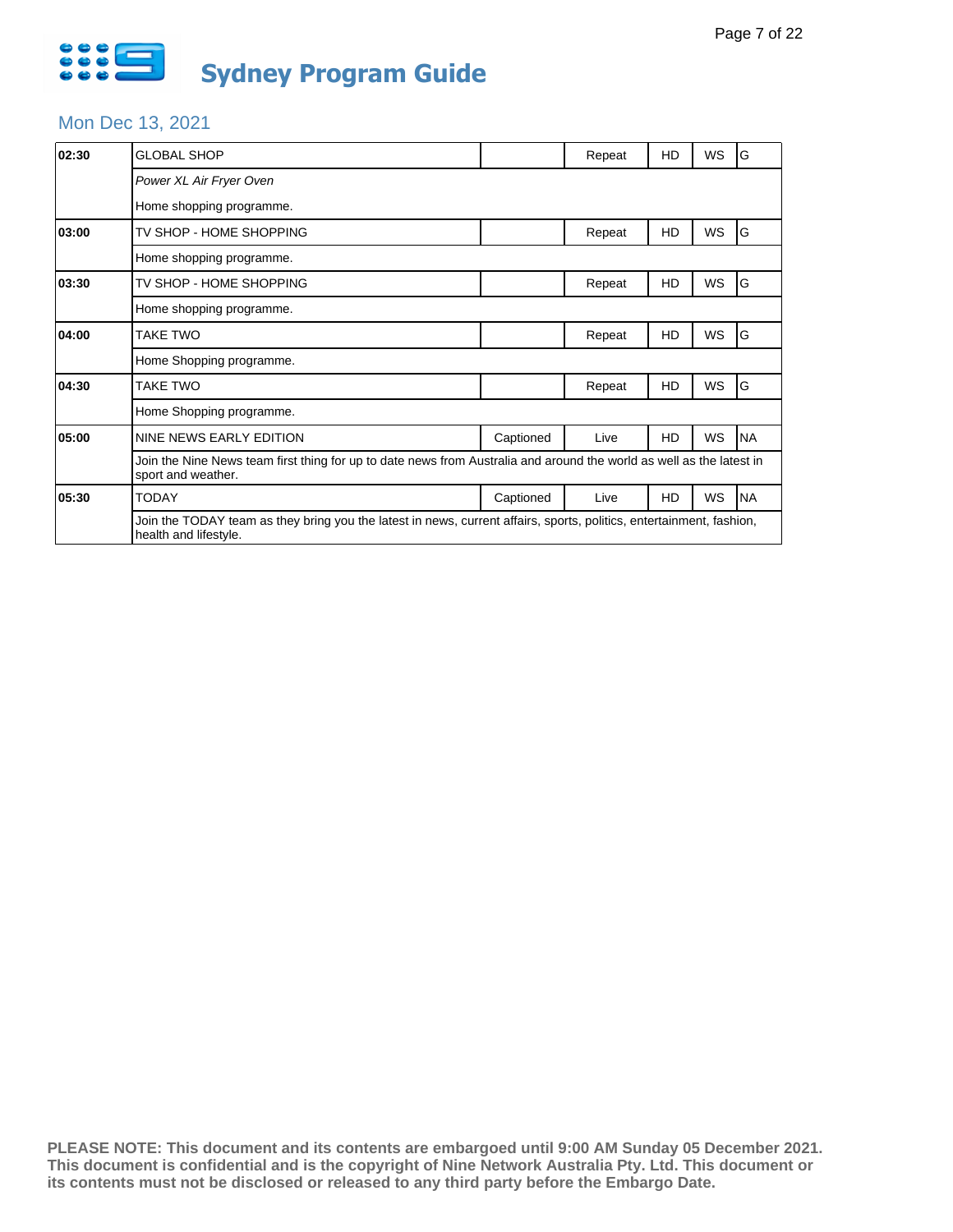

## Tue Dec 14, 2021

| 06:00 | <b>TODAY</b>                                                                                                                                                                                                                                                                            | Captioned | Live   | HD        | WS        | <b>NA</b> |  |  |  |
|-------|-----------------------------------------------------------------------------------------------------------------------------------------------------------------------------------------------------------------------------------------------------------------------------------------|-----------|--------|-----------|-----------|-----------|--|--|--|
|       | Join the TODAY team as they bring you the latest in news, current affairs, sports, politics, entertainment, fashion,<br>health and lifestyle.                                                                                                                                           |           |        |           |           |           |  |  |  |
| 09:00 | TODAY EXTRA SUMMER                                                                                                                                                                                                                                                                      | Captioned |        | HD        | WS        | PG        |  |  |  |
|       | Join us for Today Extra Summer - an exciting mix of highlights from the year in review. Includes the best celebrity<br>interviews, cooking with Australia's top chefs, music performances, the latest in fashion & more.                                                                |           |        |           |           |           |  |  |  |
| 11:30 | NINE'S MORNING NEWS                                                                                                                                                                                                                                                                     | Captioned | Live   | HD        | WS        | <b>NA</b> |  |  |  |
|       | Join Nine's Morning News with up to the minute news on local and international news including sport, finance and<br>weather.                                                                                                                                                            |           |        |           |           |           |  |  |  |
| 12:00 | <b>FELIZ NAVIDAD</b><br>2020                                                                                                                                                                                                                                                            | Captioned |        | HD        | <b>WS</b> | PG        |  |  |  |
|       | Felix NaviDAD                                                                                                                                                                                                                                                                           |           |        |           |           |           |  |  |  |
|       | Single father David is matched with out-of-town musician Sophie on a dating app. Since she is only in town for the<br>holidays, they agree to 'practice-date", but will they fall in love for real?                                                                                     |           |        |           |           |           |  |  |  |
|       | Starring: Mario Lopez, AnnaLynne McCord, Paulina Chavez                                                                                                                                                                                                                                 |           |        |           |           |           |  |  |  |
|       | Cons.Advice: Themes                                                                                                                                                                                                                                                                     |           |        |           |           |           |  |  |  |
| 13:45 | MAKING OF GHOSTBUSTERS - AFTERLIFE                                                                                                                                                                                                                                                      | Captioned |        | HD        | <b>WS</b> | PG        |  |  |  |
|       | Making of Ghostbusters - Afterlife                                                                                                                                                                                                                                                      |           |        |           |           |           |  |  |  |
|       | The latest Ghostbusters movie starring Paul Rudd, Carrie Coon, Bill Murray & Dan Aykroyd is at the movies so join<br>us as we go behind the scenes on Ghostbusters - Afterlife.                                                                                                         |           |        |           |           |           |  |  |  |
| 14:00 | <b>POINTLESS</b>                                                                                                                                                                                                                                                                        | Captioned | Repeat | <b>HD</b> | <b>WS</b> | PG        |  |  |  |
|       | Hosted by Alexander Armstrong with assistance from Richard Osman. In each episode four teams of two<br>contestants attempt to find correct but obscure answers to four rounds of general knowledge questions, with the<br>winning team eligible to compete for the show's cash jackpot. |           |        |           |           |           |  |  |  |
| 15:00 | <b>TIPPING POINT</b>                                                                                                                                                                                                                                                                    | Captioned |        | HD        | <b>WS</b> | PG        |  |  |  |
|       | Hosted by Ben Shepherd, four players are pit against a mesmerising machine. There are mystery prizes and a jaw-<br>dropping jackpot up for grabs for any player with the skill and strategy to see off their human rivals and conquer the<br>machine.                                   |           |        |           |           |           |  |  |  |
| 16:00 | NINE'S AFTERNOON NEWS                                                                                                                                                                                                                                                                   | Captioned | Live   | HD        | WS        | <b>NA</b> |  |  |  |
|       | Nine's Afternoon News, live and local from Sydney with the latest news across Australia and around the world<br>including sport, and weather.                                                                                                                                           |           |        |           |           |           |  |  |  |
| 17:00 | MILLIONAIRE HOT SEAT                                                                                                                                                                                                                                                                    | Captioned | Repeat | HD        | WS        | G         |  |  |  |
|       | Who will survive the Millionaire Hot Seat? Six contestants go head to head to win the cash. Hosted by Eddie<br>McGuire, Millionaire Hot Seat is a game of strategy, skill and survival.                                                                                                 |           |        |           |           |           |  |  |  |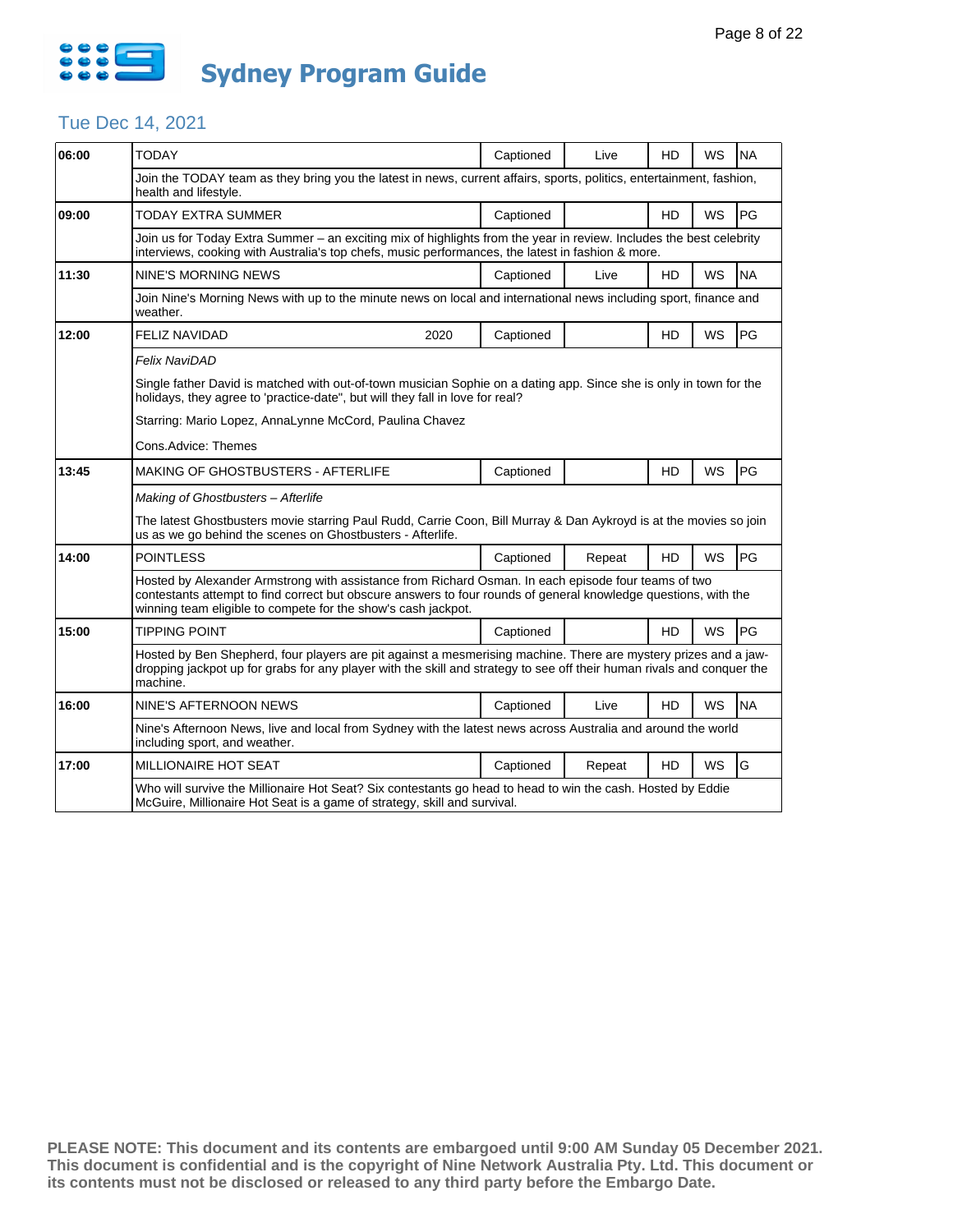

# Tue Dec 14, 2021

| 18:00 | <b>NINE NEWS</b>                                                                                                                                                                                                                                                                                                                                                                                                                                                       | Captioned | Live   | HD | WS | <b>NA</b> |  |  |  |
|-------|------------------------------------------------------------------------------------------------------------------------------------------------------------------------------------------------------------------------------------------------------------------------------------------------------------------------------------------------------------------------------------------------------------------------------------------------------------------------|-----------|--------|----|----|-----------|--|--|--|
|       | Join Nine News for the latest in news and events that affect you in your local city, as well as news from across<br>Australia and the world.                                                                                                                                                                                                                                                                                                                           |           |        |    |    |           |  |  |  |
| 19:00 | A CURRENT AFFAIR                                                                                                                                                                                                                                                                                                                                                                                                                                                       | Captioned | Live   | HD | WS | <b>NA</b> |  |  |  |
|       | Hosted by Tracy Grimshaw, A Current Affair covers the realms of politics, crime, human rights, science, technology,<br>celebrities and entertainment - all investigated by a dedicated team.                                                                                                                                                                                                                                                                           |           |        |    |    |           |  |  |  |
| 19:30 | TRAVEL GUIDES                                                                                                                                                                                                                                                                                                                                                                                                                                                          | Captioned | Repeat | HD | WS | PG        |  |  |  |
|       | Mauritius                                                                                                                                                                                                                                                                                                                                                                                                                                                              |           |        |    |    |           |  |  |  |
|       | Our Travel Guides discover the tropical island paradise of Mauritius off the east coast of Africa. It's a resort holiday<br>with a cultural twist as they embrace local life. But will a week of living in an Instagram post be that exciting?                                                                                                                                                                                                                         |           |        |    |    |           |  |  |  |
|       | Cons. Advice: Mild Coarse Language, Sexual References                                                                                                                                                                                                                                                                                                                                                                                                                  |           |        |    |    |           |  |  |  |
| 20:30 | THE WEAKEST LINK                                                                                                                                                                                                                                                                                                                                                                                                                                                       | Captioned |        | HD | WS | PG        |  |  |  |
|       | Reality Special                                                                                                                                                                                                                                                                                                                                                                                                                                                        |           |        |    |    |           |  |  |  |
|       | Hosted by comedian and actress Magda Szubanski, The Weakest Link is a massively successful global quiz<br>program known for its fast pace and quick wit. With \$250,000 on the line, there can only be one winner.                                                                                                                                                                                                                                                     |           |        |    |    |           |  |  |  |
|       | Cons. Advice: Mild Coarse Language                                                                                                                                                                                                                                                                                                                                                                                                                                     |           |        |    |    |           |  |  |  |
| 21:30 | KATH & KIM                                                                                                                                                                                                                                                                                                                                                                                                                                                             | Captioned | Repeat | HD | WS | PG        |  |  |  |
|       | The Hideous Truth                                                                                                                                                                                                                                                                                                                                                                                                                                                      |           |        |    |    |           |  |  |  |
|       | When Kim goes into labour Kath reminisces about the ordeal she went through giving birth to Kim with little help<br>from the father, Gary. Kim recalls her first meeting with Brett, when he had bad hair and was dating Sharon. A blast<br>from the past arrives at the hospital.                                                                                                                                                                                     |           |        |    |    |           |  |  |  |
|       | Starring: Gina Riley, Jane Turner, Magda Szubanski                                                                                                                                                                                                                                                                                                                                                                                                                     |           |        |    |    |           |  |  |  |
|       | Cons.Advice: Mild Coarse Language                                                                                                                                                                                                                                                                                                                                                                                                                                      |           |        |    |    |           |  |  |  |
| 22:05 | KATH & KIM                                                                                                                                                                                                                                                                                                                                                                                                                                                             | Captioned | Repeat | HD | WS | PG        |  |  |  |
|       | Cactus Hour                                                                                                                                                                                                                                                                                                                                                                                                                                                            |           |        |    |    |           |  |  |  |
|       | The mood is tense at Lagoon Court when Kath's first husband and Kim's dad Gary moves back in claiming to be<br>broke and homeless. Gary claims he never signed his divorce papers from Kath. This leaves Kath and Kel's<br>marriage invalid and Kath fearing bigamy charges.                                                                                                                                                                                           |           |        |    |    |           |  |  |  |
|       | Starring: Gina Riley, Jane Turner, Magda Szubanski                                                                                                                                                                                                                                                                                                                                                                                                                     |           |        |    |    |           |  |  |  |
|       | Cons.Advice: Sexual References, Mild Coarse Language                                                                                                                                                                                                                                                                                                                                                                                                                   |           |        |    |    |           |  |  |  |
| 22:40 | <b>NINE NEWS LATE</b>                                                                                                                                                                                                                                                                                                                                                                                                                                                  | Captioned | Live   | HD | WS | <b>NA</b> |  |  |  |
|       | Join the Nine News Late team for the very latest and for all of today's top stories from Australia and around the<br>world.                                                                                                                                                                                                                                                                                                                                            |           |        |    |    |           |  |  |  |
| 23:10 | DAMIAN LEWIS: SPY WARS                                                                                                                                                                                                                                                                                                                                                                                                                                                 | Captioned |        | HD | WS | M         |  |  |  |
|       | Exodus                                                                                                                                                                                                                                                                                                                                                                                                                                                                 |           |        |    |    |           |  |  |  |
|       | It was called Operation Brothers, a 1980s covert Mossad mission to rescue 12,000 Ethiopians, Jewish descendants<br>of the lost tribe of Israel, from Sudan. The mission would take five years to pull off, involving an audacious plot, a<br>maverick field agent, and a small group of deep cover operatives who ran a fake scuba diving resort so<br>convincingly, they actually turned a profit. Host Damian Lewis guides us through the improbable rescue mission. |           |        |    |    |           |  |  |  |
|       |                                                                                                                                                                                                                                                                                                                                                                                                                                                                        |           |        |    |    |           |  |  |  |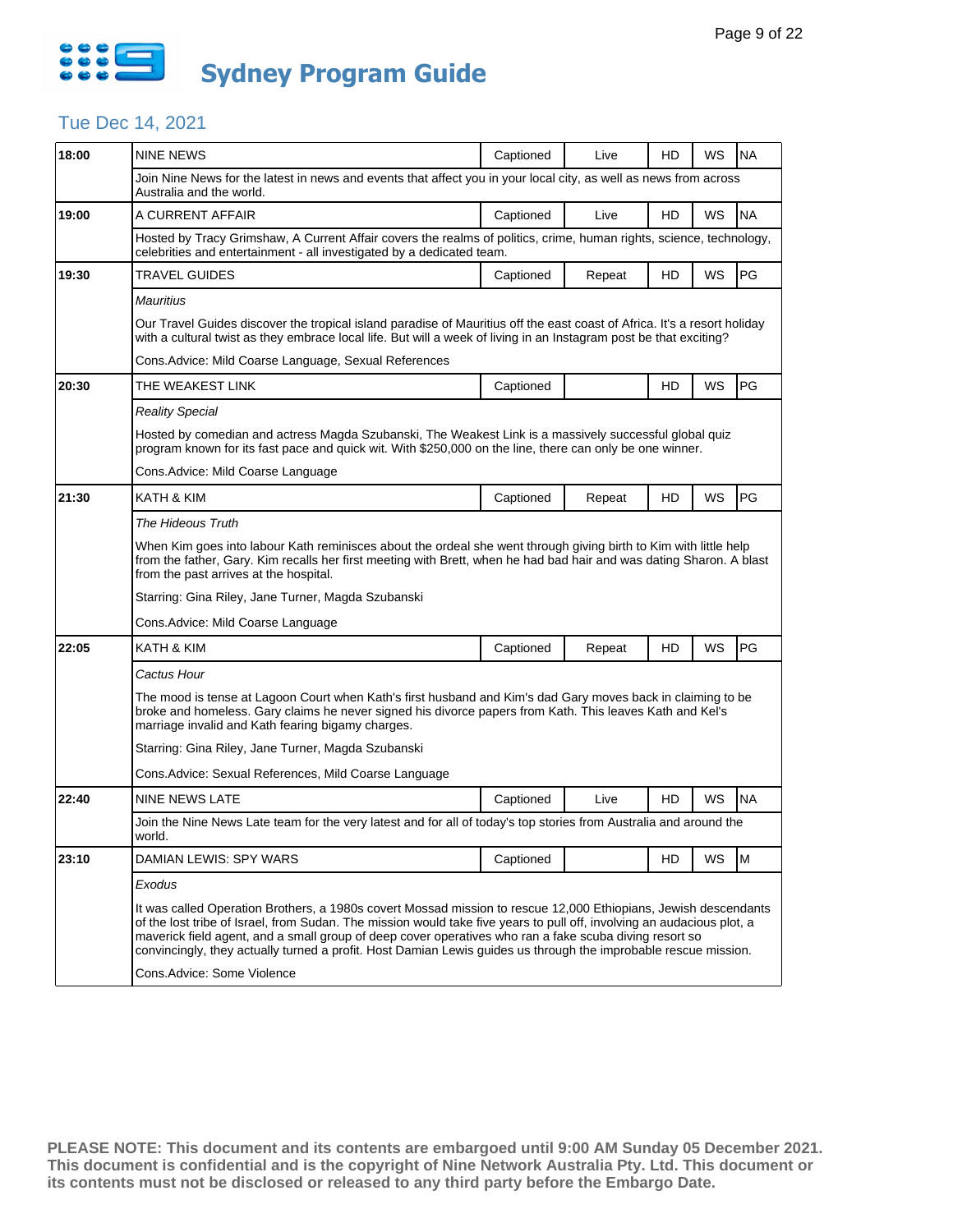

## Tue Dec 14, 2021

| 00:05 | <b>TIPPING POINT</b>                                                                                                                                                                                                                                  | Captioned | Repeat | HD        | WS        | PG        |  |  |
|-------|-------------------------------------------------------------------------------------------------------------------------------------------------------------------------------------------------------------------------------------------------------|-----------|--------|-----------|-----------|-----------|--|--|
|       | Hosted by Ben Shepherd, four players are pit against a mesmerising machine. There are mystery prizes and a jaw-<br>dropping jackpot up for grabs for any player with the skill and strategy to see off their human rivals and conquer the<br>machine. |           |        |           |           |           |  |  |
| 01:00 | A CURRENT AFFAIR                                                                                                                                                                                                                                      | Captioned | Repeat | <b>HD</b> | <b>WS</b> | <b>NA</b> |  |  |
|       | Hosted by Tracy Grimshaw, A Current Affair covers the realms of politics, crime, human rights, science, technology,<br>celebrities and entertainment - all investigated by a dedicated team.                                                          |           |        |           |           |           |  |  |
| 01:30 | TV SHOP - HOME SHOPPING                                                                                                                                                                                                                               |           | Repeat | HD        | WS        | G         |  |  |
|       | Home shopping programme.                                                                                                                                                                                                                              |           |        |           |           |           |  |  |
| 02:00 | TV SHOP - HOME SHOPPING                                                                                                                                                                                                                               |           | Repeat | HD        | WS        | G         |  |  |
|       | Home shopping programme.                                                                                                                                                                                                                              |           |        |           |           |           |  |  |
| 02:30 | TV SHOP - HOME SHOPPING                                                                                                                                                                                                                               |           | Repeat | HD        | <b>WS</b> | G         |  |  |
|       | Home shopping programme.                                                                                                                                                                                                                              |           |        |           |           |           |  |  |
| 03:00 | TV SHOP - HOME SHOPPING                                                                                                                                                                                                                               |           | Repeat | HD        | <b>WS</b> | G         |  |  |
|       | Home shopping programme.                                                                                                                                                                                                                              |           |        |           |           |           |  |  |
| 03:30 | TV SHOP - HOME SHOPPING                                                                                                                                                                                                                               |           | Repeat | HD        | <b>WS</b> | G         |  |  |
|       | Home shopping programme.                                                                                                                                                                                                                              |           |        |           |           |           |  |  |
| 04:00 | <b>TAKE TWO</b>                                                                                                                                                                                                                                       |           | Repeat | HD        | <b>WS</b> | G         |  |  |
|       | Home Shopping programme.                                                                                                                                                                                                                              |           |        |           |           |           |  |  |
| 04:30 | <b>TAKE TWO</b>                                                                                                                                                                                                                                       |           | Repeat | HD        | WS        | G         |  |  |
|       | Home Shopping programme.                                                                                                                                                                                                                              |           |        |           |           |           |  |  |
| 05:00 | <b>NINE NEWS EARLY EDITION</b>                                                                                                                                                                                                                        | Captioned | Live   | HD        | <b>WS</b> | <b>NA</b> |  |  |
|       | Join the Nine News team first thing for up to date news from Australia and around the world as well as the latest in<br>sport and weather.                                                                                                            |           |        |           |           |           |  |  |
| 05:30 | <b>TODAY</b>                                                                                                                                                                                                                                          | Captioned | Live   | <b>HD</b> | WS        | <b>NA</b> |  |  |
|       | Join the TODAY team as they bring you the latest in news, current affairs, sports, politics, entertainment, fashion,<br>health and lifestyle.                                                                                                         |           |        |           |           |           |  |  |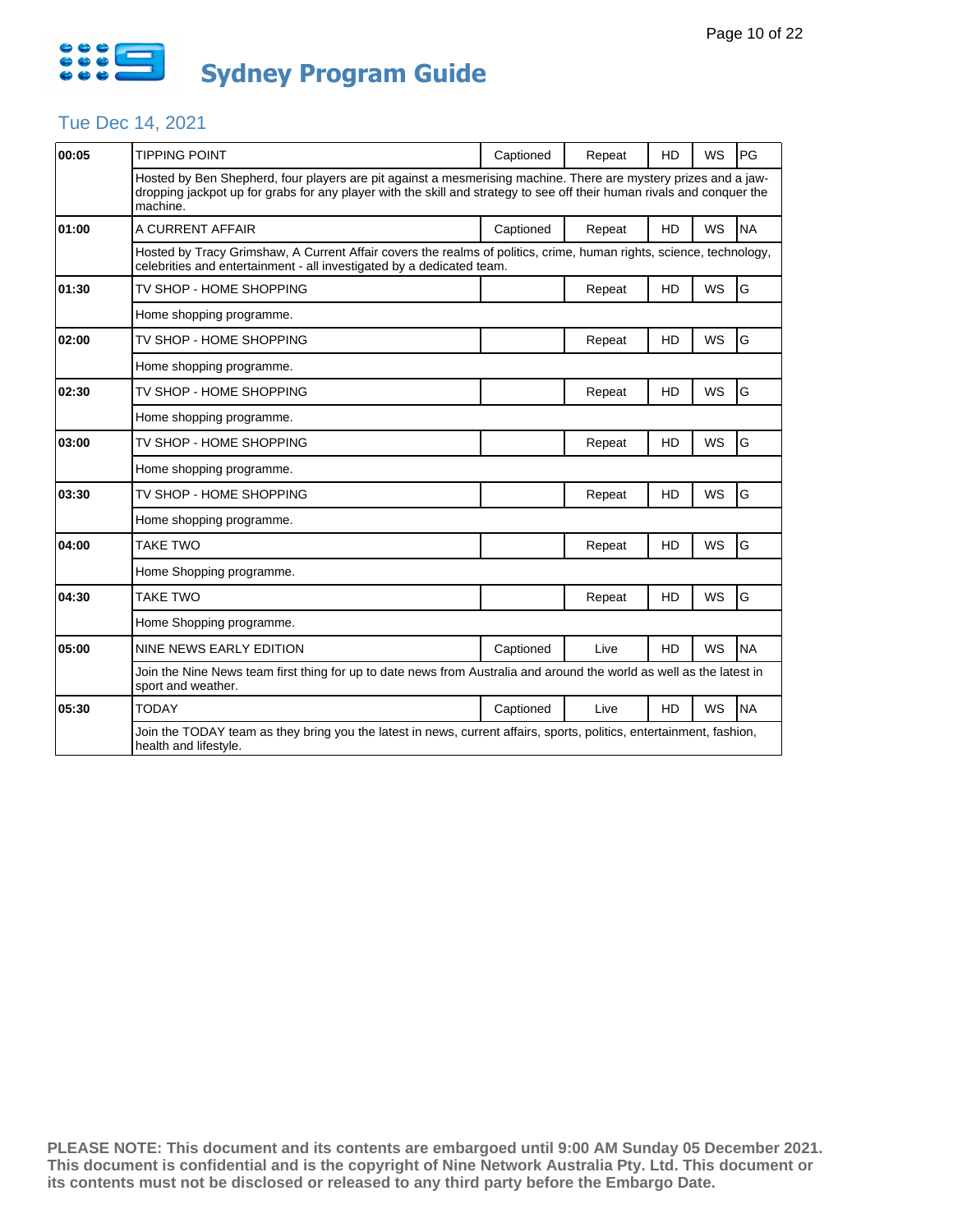

# Wed Dec 15, 2021

| 06:00                                                 | <b>TODAY</b>                                                                                                                                                                                                                                                                                 |                                                                                                                                                                                         | Captioned | Live   | <b>HD</b> | WS        | <b>NA</b> |  |  |
|-------------------------------------------------------|----------------------------------------------------------------------------------------------------------------------------------------------------------------------------------------------------------------------------------------------------------------------------------------------|-----------------------------------------------------------------------------------------------------------------------------------------------------------------------------------------|-----------|--------|-----------|-----------|-----------|--|--|
|                                                       |                                                                                                                                                                                                                                                                                              |                                                                                                                                                                                         |           |        |           |           |           |  |  |
|                                                       | Join the TODAY team as they bring you the latest in news, current affairs, sports, politics, entertainment, fashion,<br>health and lifestyle.                                                                                                                                                |                                                                                                                                                                                         |           |        |           |           |           |  |  |
| 09:00                                                 | <b>TODAY EXTRA SUMMER</b>                                                                                                                                                                                                                                                                    |                                                                                                                                                                                         | Captioned |        | <b>HD</b> | <b>WS</b> | PG        |  |  |
|                                                       | Join us for Today Extra Summer - an exciting mix of highlights from the year in review. Includes the best celebrity<br>interviews, cooking with Australia's top chefs, music performances, the latest in fashion & more.                                                                     |                                                                                                                                                                                         |           |        |           |           |           |  |  |
| 11:30                                                 | NINE'S MORNING NEWS                                                                                                                                                                                                                                                                          |                                                                                                                                                                                         | Captioned | Live   | HD        | WS        | <b>NA</b> |  |  |
|                                                       | Join Nine's Morning News with up to the minute news on local and international news including sport, finance and<br>weather.                                                                                                                                                                 |                                                                                                                                                                                         |           |        |           |           |           |  |  |
| 12:00                                                 | A WINTER PRINCESS                                                                                                                                                                                                                                                                            | 2019                                                                                                                                                                                    | Captioned |        | HD        | WS        | G         |  |  |
|                                                       | A Winter Princess                                                                                                                                                                                                                                                                            |                                                                                                                                                                                         |           |        |           |           |           |  |  |
|                                                       | Princess Carly, working incognito at a ski resort, must team up with the owner's brother, Jesse, to plan the resort's<br>50th anniversary celebration.                                                                                                                                       |                                                                                                                                                                                         |           |        |           |           |           |  |  |
| Starring: Natalie Hall, Chris McNally, Lara Gilchrist |                                                                                                                                                                                                                                                                                              |                                                                                                                                                                                         |           |        |           |           |           |  |  |
| 13:45                                                 | TALKING HONEY: PRINCESS DIANA                                                                                                                                                                                                                                                                |                                                                                                                                                                                         | Captioned | Repeat | HD        | <b>WS</b> | PG        |  |  |
|                                                       | Impact of Media and Paps                                                                                                                                                                                                                                                                     |                                                                                                                                                                                         |           |        |           |           |           |  |  |
|                                                       | A royal mum like no other Diana, Princess of Wales, would have celebrated her 60th birthday on July 1 but tragically<br>her life was cut short in 1997. To honour her legacy, 9Honey's Talking Honey is paying tribute to Diana by looking<br>back at some of the key moments from her life. |                                                                                                                                                                                         |           |        |           |           |           |  |  |
| 14:00                                                 | <b>POINTLESS</b>                                                                                                                                                                                                                                                                             |                                                                                                                                                                                         | Captioned | Repeat | HD        | WS        | PG        |  |  |
|                                                       | Hosted by Alexander Armstrong with assistance from Richard Osman. In each episode four teams of two<br>contestants attempt to find correct but obscure answers to four rounds of general knowledge questions, with the<br>winning team eligible to compete for the show's cash jackpot.      |                                                                                                                                                                                         |           |        |           |           |           |  |  |
| 15:00                                                 | <b>TIPPING POINT</b>                                                                                                                                                                                                                                                                         |                                                                                                                                                                                         | Captioned |        | <b>HD</b> | <b>WS</b> | PG        |  |  |
|                                                       | Hosted by Ben Shepherd, four players are pit against a mesmerising machine. There are mystery prizes and a jaw-<br>dropping jackpot up for grabs for any player with the skill and strategy to see off their human rivals and conquer the<br>machine.                                        |                                                                                                                                                                                         |           |        |           |           |           |  |  |
| 16:00                                                 | NINE'S AFTERNOON NEWS                                                                                                                                                                                                                                                                        |                                                                                                                                                                                         | Captioned | Live   | <b>HD</b> | <b>WS</b> | <b>NA</b> |  |  |
|                                                       | Nine's Afternoon News, live and local from Sydney with the latest news across Australia and around the world<br>including sport, and weather.                                                                                                                                                |                                                                                                                                                                                         |           |        |           |           |           |  |  |
| 17:00                                                 | <b>MILLIONAIRE HOT SEAT</b>                                                                                                                                                                                                                                                                  |                                                                                                                                                                                         | Captioned | Repeat | <b>HD</b> | WS        | G         |  |  |
|                                                       |                                                                                                                                                                                                                                                                                              | Who will survive the Millionaire Hot Seat? Six contestants go head to head to win the cash. Hosted by Eddie<br>McGuire, Millionaire Hot Seat is a game of strategy, skill and survival. |           |        |           |           |           |  |  |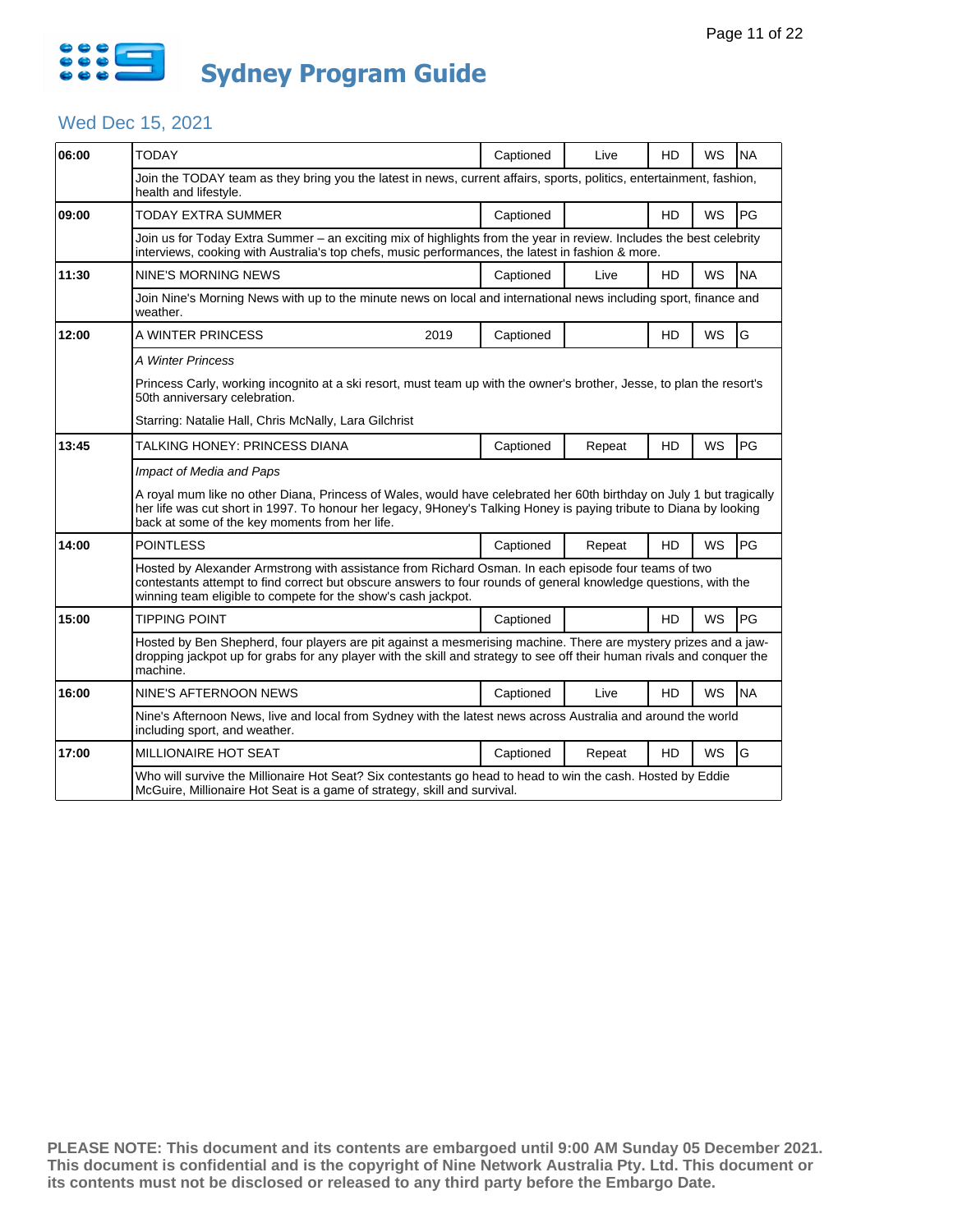

# Wed Dec 15, 2021

| 18:00 | <b>NINE NEWS</b>                                                                                                                                                                                                                                      | Captioned | Live   | HD | WS        | <b>NA</b> |  |  |
|-------|-------------------------------------------------------------------------------------------------------------------------------------------------------------------------------------------------------------------------------------------------------|-----------|--------|----|-----------|-----------|--|--|
|       | Join Nine News for the latest in news and events that affect you in your local city, as well as news from across                                                                                                                                      |           |        |    |           |           |  |  |
|       | Australia and the world.                                                                                                                                                                                                                              |           |        |    |           |           |  |  |
| 19:00 | A CURRENT AFFAIR                                                                                                                                                                                                                                      | Captioned | Live   | HD | WS        | <b>NA</b> |  |  |
|       | Hosted by Tracy Grimshaw, A Current Affair covers the realms of politics, crime, human rights, science, technology,<br>celebrities and entertainment - all investigated by a dedicated team.                                                          |           |        |    |           |           |  |  |
| 19:30 | MEGA ZOO                                                                                                                                                                                                                                              | Captioned |        | HD | WS        | PG        |  |  |
|       | Keepers are excited at the possibility otters Odie and Paula may be expecting pups. Emotions run high as a young<br>lion's health check takes a frightening turn, and how will dental surgery help a Tasmanian Devil father precious<br>babies?       |           |        |    |           |           |  |  |
| 20:30 | QUEEN: DAYS OF OUR LIVES                                                                                                                                                                                                                              | Captioned | Repeat | HD | WS        | M         |  |  |
|       | A documentary about the iconic music band Queen. It features rare footage, interviews with the band and<br>management, and clips from various concerts throughout the height of the band's success.                                                   |           |        |    |           |           |  |  |
|       | Cons. Advice: Some Coarse Language, Nudity                                                                                                                                                                                                            |           |        |    |           |           |  |  |
| 23:00 | NINE NEWS LATE                                                                                                                                                                                                                                        | Captioned | Live   | HD | WS        | <b>NA</b> |  |  |
|       | Join the Nine News Late team for the very latest and for all of today's top stories from Australia and around the<br>world.                                                                                                                           |           |        |    |           |           |  |  |
| 23:30 | THE FIX                                                                                                                                                                                                                                               | Captioned | Repeat | HD | WS        | M         |  |  |
|       | Making A Murderer                                                                                                                                                                                                                                     |           |        |    |           |           |  |  |
|       | All questions are answered as a conviction is made in the murder of Jessica Meyer.                                                                                                                                                                    |           |        |    |           |           |  |  |
|       | Starring: Robin Tunney, Adam Rayner, Merrin Dungey                                                                                                                                                                                                    |           |        |    |           |           |  |  |
|       | Cons.Advice: Some Violence, Themes                                                                                                                                                                                                                    |           |        |    |           |           |  |  |
| 00:20 | TIPPING POINT                                                                                                                                                                                                                                         | Captioned | Repeat | HD | <b>WS</b> | PG        |  |  |
|       | Hosted by Ben Shepherd, four players are pit against a mesmerising machine. There are mystery prizes and a jaw-<br>dropping jackpot up for grabs for any player with the skill and strategy to see off their human rivals and conquer the<br>machine. |           |        |    |           |           |  |  |
| 01:10 | A CURRENT AFFAIR                                                                                                                                                                                                                                      | Captioned | Repeat | HD | WS        | <b>NA</b> |  |  |
|       | Hosted by Tracy Grimshaw, A Current Affair covers the realms of politics, crime, human rights, science, technology,<br>celebrities and entertainment - all investigated by a dedicated team.                                                          |           |        |    |           |           |  |  |
| 01:30 | TV SHOP - HOME SHOPPING                                                                                                                                                                                                                               |           | Repeat | HD | WS        | G         |  |  |
|       | Home shopping programme.                                                                                                                                                                                                                              |           |        |    |           |           |  |  |
| 02:00 | TV SHOP - HOME SHOPPING                                                                                                                                                                                                                               |           | Repeat | HD | WS        | G         |  |  |
|       | Home shopping programme.                                                                                                                                                                                                                              |           |        |    |           |           |  |  |
| 02:30 | <b>GLOBAL SHOP</b>                                                                                                                                                                                                                                    |           | Repeat | HD | WS        | G         |  |  |
|       | Copper Chef Titan Pan                                                                                                                                                                                                                                 |           |        |    |           |           |  |  |
|       | Home shopping programme.                                                                                                                                                                                                                              |           |        |    |           |           |  |  |
| 03:00 | TV SHOP - HOME SHOPPING                                                                                                                                                                                                                               |           | Repeat | HD | WS        | G         |  |  |
|       | Home shopping programme.                                                                                                                                                                                                                              |           |        |    |           |           |  |  |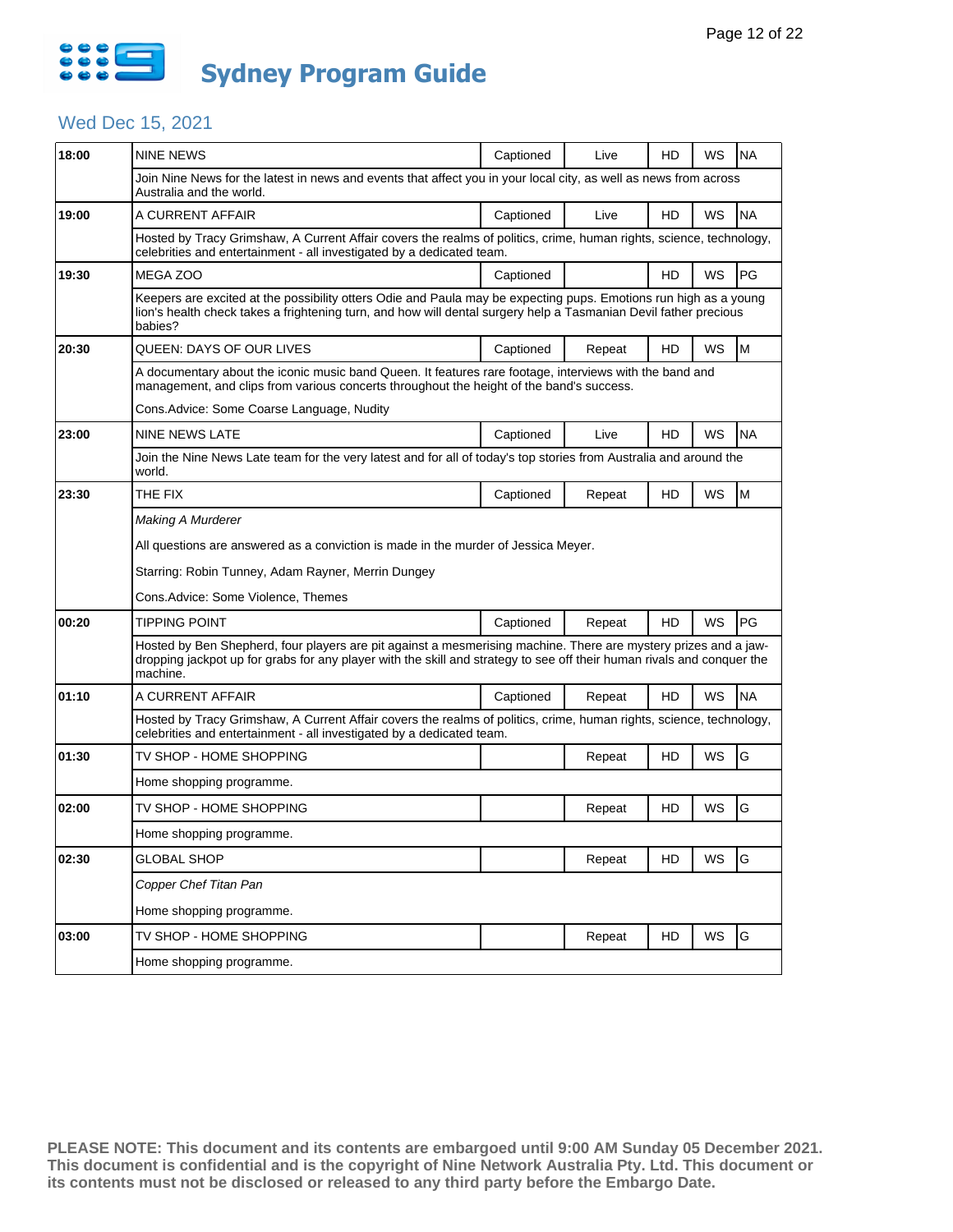

# Wed Dec 15, 2021

| 03:30 | TV SHOP - HOME SHOPPING                                                                                                                       |           | Repeat | HD | WS | G         |  |  |
|-------|-----------------------------------------------------------------------------------------------------------------------------------------------|-----------|--------|----|----|-----------|--|--|
|       | Home shopping programme.                                                                                                                      |           |        |    |    |           |  |  |
| 04:00 | TV SHOP - HOME SHOPPING                                                                                                                       |           | Repeat | HD | WS | G         |  |  |
|       | Home shopping programme.                                                                                                                      |           |        |    |    |           |  |  |
| 04:30 | TV SHOP - HOME SHOPPING                                                                                                                       |           | Repeat | HD | WS | G         |  |  |
|       | Home shopping programme.                                                                                                                      |           |        |    |    |           |  |  |
| 05:00 | NINE NEWS EARLY EDITION                                                                                                                       | Captioned | Live   | HD | WS | <b>NA</b> |  |  |
|       | Join the Nine News team first thing for up to date news from Australia and around the world as well as the latest in<br>sport and weather.    |           |        |    |    |           |  |  |
| 05:30 | <b>TODAY</b>                                                                                                                                  | Captioned | Live   | HD | WS | <b>NA</b> |  |  |
|       | Join the TODAY team as they bring you the latest in news, current affairs, sports, politics, entertainment, fashion,<br>health and lifestyle. |           |        |    |    |           |  |  |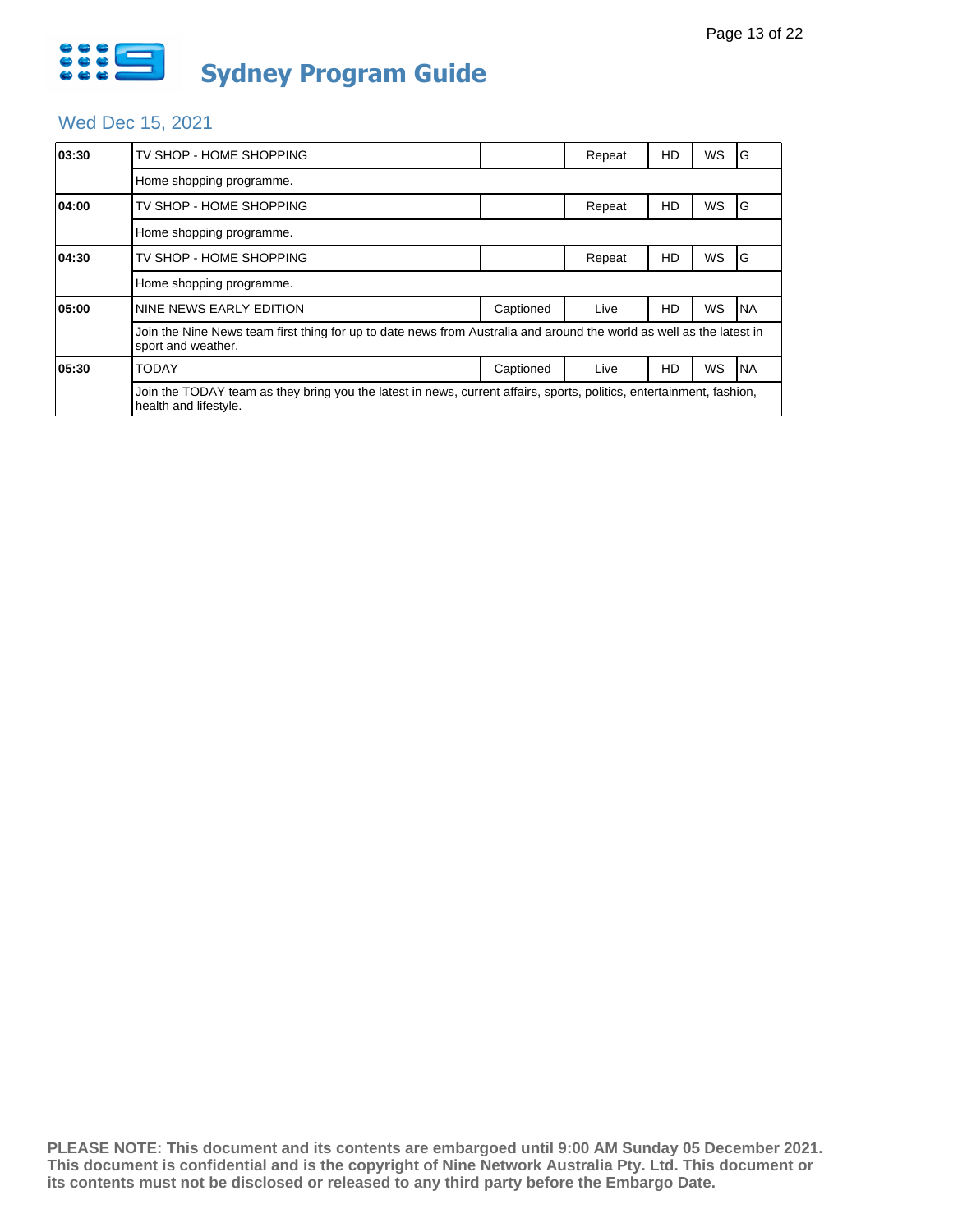

#### Thu Dec 16, 2021

| 06:00 | <b>TODAY</b>                                                                                                                                                                                                                                                                            | Captioned | Live   | <b>HD</b> | WS        | <b>NA</b> |  |  |  |
|-------|-----------------------------------------------------------------------------------------------------------------------------------------------------------------------------------------------------------------------------------------------------------------------------------------|-----------|--------|-----------|-----------|-----------|--|--|--|
|       | Join the TODAY team as they bring you the latest in news, current affairs, sports, politics, entertainment, fashion,<br>health and lifestyle.                                                                                                                                           |           |        |           |           |           |  |  |  |
| 09:00 | <b>TODAY EXTRA SUMMER</b>                                                                                                                                                                                                                                                               | Captioned |        | <b>HD</b> | WS        | PG        |  |  |  |
|       | Join us for Today Extra Summer - an exciting mix of highlights from the year in review. Includes the best celebrity<br>interviews, cooking with Australia's top chefs, music performances, the latest in fashion & more.                                                                |           |        |           |           |           |  |  |  |
| 11:30 | <b>NINE'S MORNING NEWS</b>                                                                                                                                                                                                                                                              | Captioned | Live   | <b>HD</b> | WS        | <b>NA</b> |  |  |  |
|       | Join Nine's Morning News with up to the minute news on local and international news including sport, finance and<br>weather.                                                                                                                                                            |           |        |           |           |           |  |  |  |
| 12:00 | A CHRISTMAS COMEBACK<br>2019                                                                                                                                                                                                                                                            | Captioned |        | HD        | WS        | G         |  |  |  |
|       | A Christmas Comeback                                                                                                                                                                                                                                                                    |           |        |           |           |           |  |  |  |
|       | The "Roses," a successful mother and daughter singing duo, are reunited after 10 years of bitter separation to<br>create a new Christmas album. The granddaughter, manager, and sound technician must work together to make<br>this happen.                                             |           |        |           |           |           |  |  |  |
|       | Starring: Beverley Mitchell, Catherine M. Stewart, Michael Dickson                                                                                                                                                                                                                      |           |        |           |           |           |  |  |  |
| 13:45 | GARDEN GURUS MOMENTS                                                                                                                                                                                                                                                                    | Captioned | Repeat | <b>HD</b> | WS        | G         |  |  |  |
|       | Primo Potting/Potted Plant Care                                                                                                                                                                                                                                                         |           |        |           |           |           |  |  |  |
|       | The Garden Gurus team give you tips and tricks for gardening success, every season of year. From feeding your<br>lawn, to indoor plants and everything in between, Trev and the team have you covered.                                                                                  |           |        |           |           |           |  |  |  |
| 14:00 | <b>POINTLESS</b>                                                                                                                                                                                                                                                                        | Captioned | Repeat | HD        | WS        | PG        |  |  |  |
|       | Hosted by Alexander Armstrong with assistance from Richard Osman. In each episode four teams of two<br>contestants attempt to find correct but obscure answers to four rounds of general knowledge questions, with the<br>winning team eligible to compete for the show's cash jackpot. |           |        |           |           |           |  |  |  |
| 15:00 | <b>TIPPING POINT</b>                                                                                                                                                                                                                                                                    | Captioned |        | HD.       | <b>WS</b> | PG        |  |  |  |
|       | Hosted by Ben Shepherd, four players are pit against a mesmerising machine. There are mystery prizes and a jaw-<br>dropping jackpot up for grabs for any player with the skill and strategy to see off their human rivals and conquer the<br>machine.                                   |           |        |           |           |           |  |  |  |
| 16:00 | NINE'S AFTERNOON NEWS                                                                                                                                                                                                                                                                   | Captioned | Live   | HD        | WS        | <b>NA</b> |  |  |  |
|       | Nine's Afternoon News, live and local from Sydney with the latest news across Australia and around the world<br>including sport, and weather.                                                                                                                                           |           |        |           |           |           |  |  |  |
| 17:00 | <b>MILLIONAIRE HOT SEAT</b>                                                                                                                                                                                                                                                             | Captioned | Repeat | <b>HD</b> | WS        | G         |  |  |  |
|       | Who will survive the Millionaire Hot Seat? Six contestants go head to head to win the cash. Hosted by Eddie<br>McGuire, Millionaire Hot Seat is a game of strategy, skill and survival.                                                                                                 |           |        |           |           |           |  |  |  |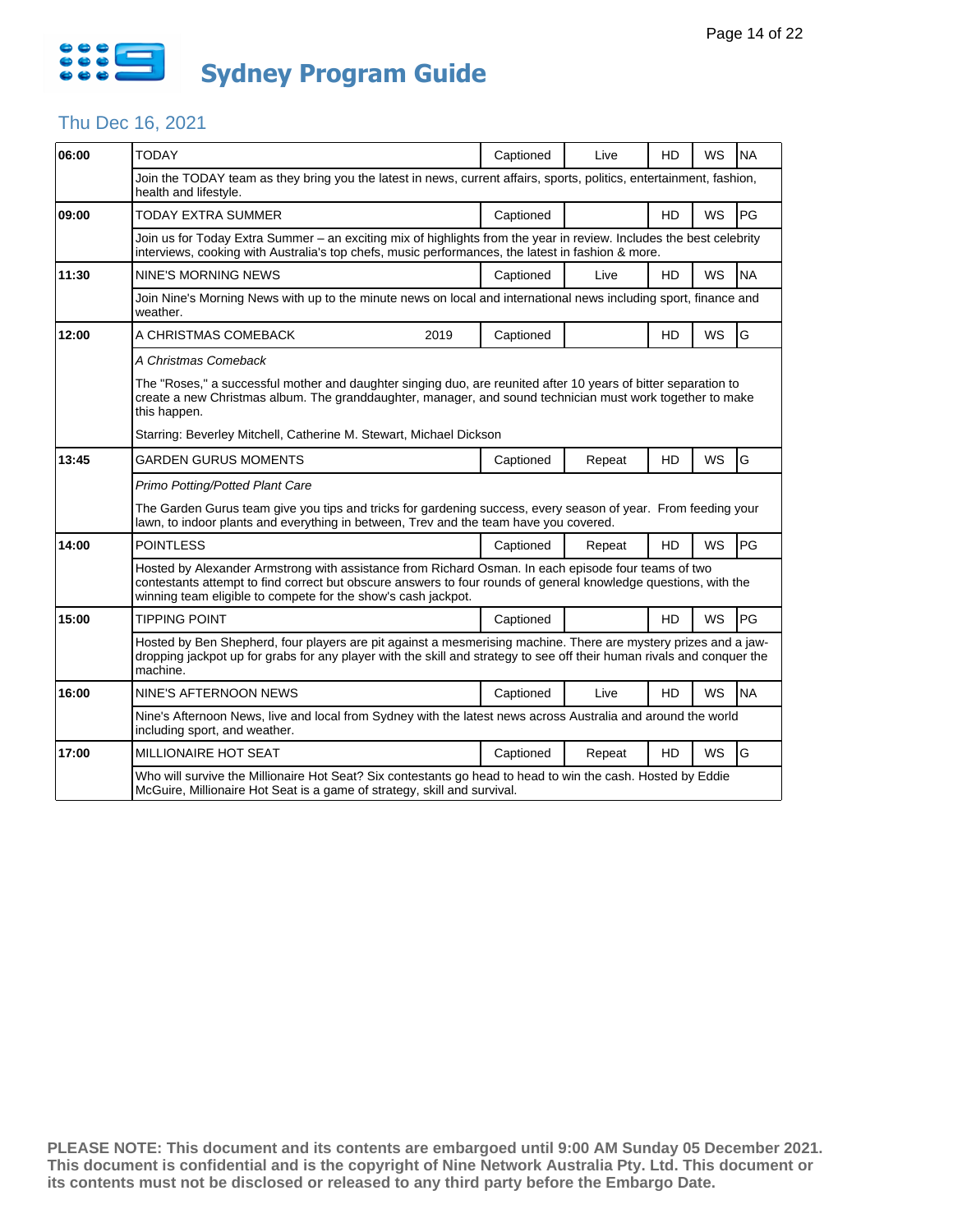

#### Thu Dec 16, 2021

| 18:00 | <b>NINE NEWS</b>                                                                                                                                                                                                                                      | Captioned | Live   | HD | WS | <b>NA</b> |  |  |  |
|-------|-------------------------------------------------------------------------------------------------------------------------------------------------------------------------------------------------------------------------------------------------------|-----------|--------|----|----|-----------|--|--|--|
|       | Join Nine News for the latest in news and events that affect you in your local city, as well as news from across<br>Australia and the world.                                                                                                          |           |        |    |    |           |  |  |  |
| 19:00 | A CURRENT AFFAIR                                                                                                                                                                                                                                      | Captioned | Live   | HD | WS | <b>NA</b> |  |  |  |
|       | Hosted by Tracy Grimshaw, A Current Affair covers the realms of politics, crime, human rights, science, technology,<br>celebrities and entertainment - all investigated by a dedicated team.                                                          |           |        |    |    |           |  |  |  |
| 19:30 | GREAT GETAWAYS                                                                                                                                                                                                                                        | Captioned |        | HD | WS | PG        |  |  |  |
|       | This week on Great Getaways we are off to Asia. From monkeys in Malaysia to family resorts in Bali, cruising<br>Vietnam as well as beach cocktails in Thailand – there is something for everyone.                                                     |           |        |    |    |           |  |  |  |
| 20:30 | <b>MISS CONGENIALITY</b><br>2001                                                                                                                                                                                                                      | Captioned | Repeat | HD | WS | M         |  |  |  |
|       | <b>Miss Congeniality</b>                                                                                                                                                                                                                              |           |        |    |    |           |  |  |  |
|       | A bumbling female FBI agent is assigned to go undercover as a participant in the Miss United States beauty<br>pageant, when it is discovered that one of the contestants is being targeted for murder.                                                |           |        |    |    |           |  |  |  |
|       | Starring: Sandra Bullock, Michael Caine, Benjamin Bratt, William Shatner, Candice Bergen                                                                                                                                                              |           |        |    |    |           |  |  |  |
|       | Cons.Advice: Some Violence, Sexual References                                                                                                                                                                                                         |           |        |    |    |           |  |  |  |
| 22:45 | <b>NINE NEWS LATE</b>                                                                                                                                                                                                                                 | Captioned | Live   | HD | WS | <b>NA</b> |  |  |  |
|       | Join the Nine News Late team for the very latest and for all of today's top stories from Australia and around the<br>world.                                                                                                                           |           |        |    |    |           |  |  |  |
| 23:15 | <b>NEW AMSTERDAM</b>                                                                                                                                                                                                                                  | Captioned | Repeat | HD | WS | M         |  |  |  |
|       | <b>Five Miles West</b>                                                                                                                                                                                                                                |           |        |    |    |           |  |  |  |
|       | Reynolds struggles to help a young cystic fibrosis patient with curious symptoms; Kapoor finally comes face-to-face<br>with Ella after their awkward encounter; Sharpe takes a major step in her personal life.                                       |           |        |    |    |           |  |  |  |
|       | Starring: Ryan Eggold, Janet Montgomery, Freema Agyeman                                                                                                                                                                                               |           |        |    |    |           |  |  |  |
|       | Cons.Advice: Medical Procedures, Adult Themes                                                                                                                                                                                                         |           |        |    |    |           |  |  |  |
| 00:05 | <b>TIPPING POINT</b>                                                                                                                                                                                                                                  | Captioned | Repeat | HD | WS | PG        |  |  |  |
|       | Hosted by Ben Shepherd, four players are pit against a mesmerising machine. There are mystery prizes and a jaw-<br>dropping jackpot up for grabs for any player with the skill and strategy to see off their human rivals and conquer the<br>machine. |           |        |    |    |           |  |  |  |
| 01:00 | A CURRENT AFFAIR                                                                                                                                                                                                                                      | Captioned | Repeat | HD | WS | <b>NA</b> |  |  |  |
|       | Hosted by Tracy Grimshaw, A Current Affair covers the realms of politics, crime, human rights, science, technology,<br>celebrities and entertainment - all investigated by a dedicated team.                                                          |           |        |    |    |           |  |  |  |
| 01:30 | TV SHOP - HOME SHOPPING                                                                                                                                                                                                                               |           | Repeat | HD | WS | G         |  |  |  |
|       | Home shopping programme.                                                                                                                                                                                                                              |           |        |    |    |           |  |  |  |
| 02:00 |                                                                                                                                                                                                                                                       |           |        |    |    |           |  |  |  |
|       | TV SHOP - HOME SHOPPING                                                                                                                                                                                                                               |           | Repeat | HD | WS | G         |  |  |  |
|       | Home shopping programme.                                                                                                                                                                                                                              |           |        |    |    |           |  |  |  |
| 02:30 | <b>GLOBAL SHOP</b>                                                                                                                                                                                                                                    |           | Repeat | HD | WS | G         |  |  |  |
|       | Power XL Air Fryer Oven                                                                                                                                                                                                                               |           |        |    |    |           |  |  |  |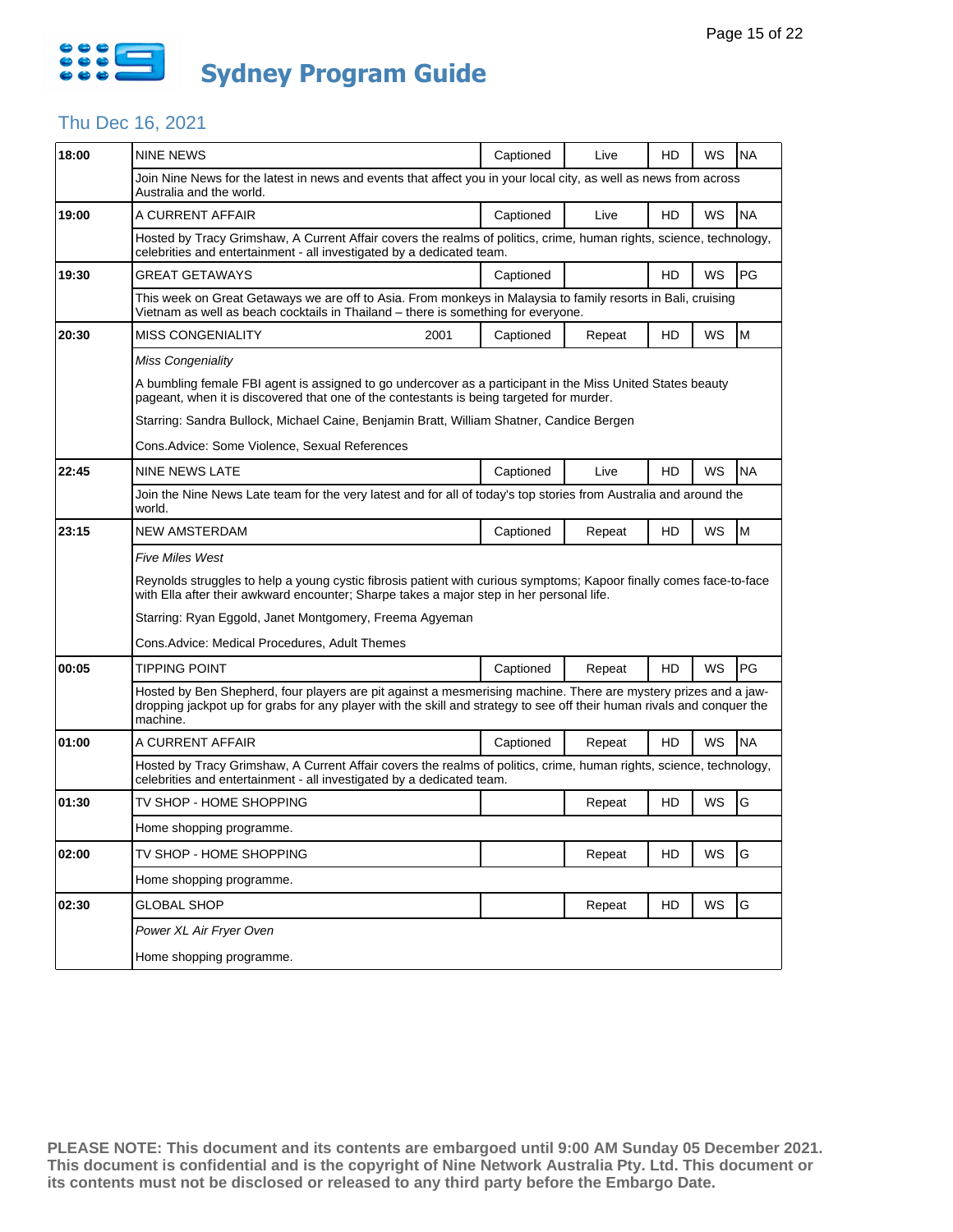

### Thu Dec 16, 2021

| 03:00 | TV SHOP - HOME SHOPPING                                                                                                                       |           | Repeat | HD | WS        | G         |  |  |
|-------|-----------------------------------------------------------------------------------------------------------------------------------------------|-----------|--------|----|-----------|-----------|--|--|
|       | Home shopping programme.                                                                                                                      |           |        |    |           |           |  |  |
| 03:30 | TV SHOP - HOME SHOPPING                                                                                                                       |           | Repeat | HD | WS        | G         |  |  |
|       | Home shopping programme.                                                                                                                      |           |        |    |           |           |  |  |
| 04:00 | TV SHOP - HOME SHOPPING                                                                                                                       |           | Repeat | HD | <b>WS</b> | G         |  |  |
|       | Home shopping programme.                                                                                                                      |           |        |    |           |           |  |  |
| 04:30 | TV SHOP - HOME SHOPPING                                                                                                                       |           | Repeat | HD | WS        | G         |  |  |
|       | Home shopping programme.                                                                                                                      |           |        |    |           |           |  |  |
| 05:00 | NINE NEWS EARLY EDITION                                                                                                                       | Captioned | Live   | HD | WS        | <b>NA</b> |  |  |
|       | Join the Nine News team first thing for up to date news from Australia and around the world as well as the latest in<br>sport and weather.    |           |        |    |           |           |  |  |
| 05:30 | <b>TODAY</b>                                                                                                                                  | Captioned | Live   | HD | WS        | <b>NA</b> |  |  |
|       | Join the TODAY team as they bring you the latest in news, current affairs, sports, politics, entertainment, fashion,<br>health and lifestyle. |           |        |    |           |           |  |  |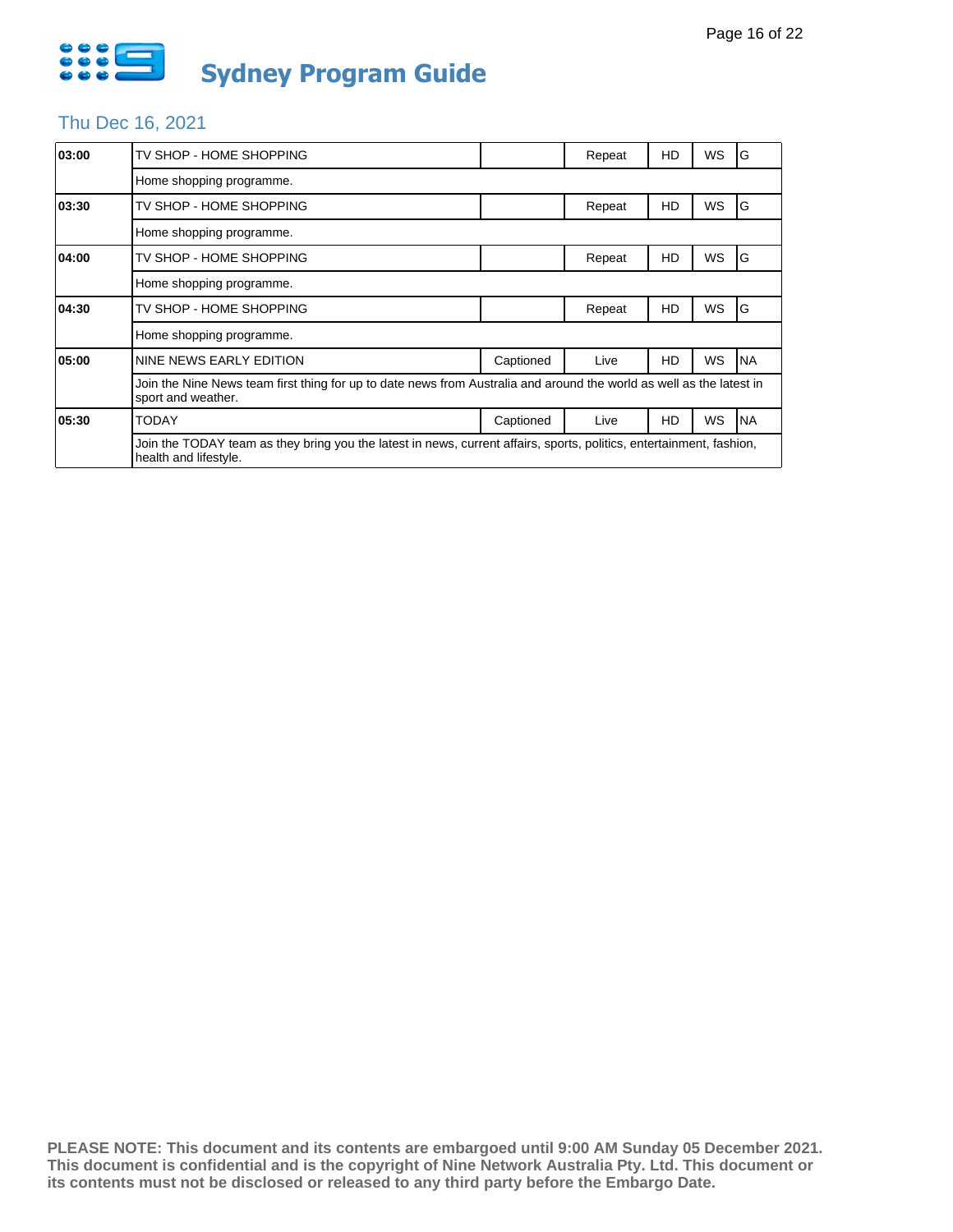

### Fri Dec 17, 2021

| 06:00 | <b>TODAY</b>                                                                                                                                                                                                                                                                            | Captioned | Live   | HD        | WS        | <b>NA</b> |  |  |  |
|-------|-----------------------------------------------------------------------------------------------------------------------------------------------------------------------------------------------------------------------------------------------------------------------------------------|-----------|--------|-----------|-----------|-----------|--|--|--|
|       | Join the TODAY team as they bring you the latest in news, current affairs, sports, politics, entertainment, fashion,<br>health and lifestyle.                                                                                                                                           |           |        |           |           |           |  |  |  |
| 09:00 | TODAY EXTRA SUMMER                                                                                                                                                                                                                                                                      | Captioned |        | <b>HD</b> | WS        | PG        |  |  |  |
|       | Join us for Today Extra Summer – an exciting mix of highlights from the year in review. Includes the best celebrity<br>interviews, cooking with Australia's top chefs, music performances, the latest in fashion & more.                                                                |           |        |           |           |           |  |  |  |
| 11:30 | NINE'S MORNING NEWS                                                                                                                                                                                                                                                                     | Captioned | Live   | HD.       | WS        | <b>NA</b> |  |  |  |
|       | Join Nine's Morning News with up to the minute news on local and international news including sport, finance and<br>weather.                                                                                                                                                            |           |        |           |           |           |  |  |  |
| 12:00 | WISH UPON A CHRISTMAS<br>2015                                                                                                                                                                                                                                                           | Captioned |        | HD        | WS        | PG        |  |  |  |
|       | Wish Upon a Christmas                                                                                                                                                                                                                                                                   |           |        |           |           |           |  |  |  |
|       | A Corporate actuary goes back to her old home town to shut down a factory. The owner is her old high school<br>sweetheart who thinks she has come to save it. Perhaps a little Christmas magic can save the day?                                                                        |           |        |           |           |           |  |  |  |
|       | Starring: Larisa Oleynik, Aaron Ashmore, Linda Darlow                                                                                                                                                                                                                                   |           |        |           |           |           |  |  |  |
|       | Cons.Advice: Themes                                                                                                                                                                                                                                                                     |           |        |           |           |           |  |  |  |
| 13:45 | <b>MAKING OF GHOSTBUSTERS - AFTERLIFE</b>                                                                                                                                                                                                                                               | Captioned | Repeat | <b>HD</b> | <b>WS</b> | PG        |  |  |  |
|       | Making of Ghostbusters - Afterlife                                                                                                                                                                                                                                                      |           |        |           |           |           |  |  |  |
|       | The latest Ghostbusters movie starring Paul Rudd, Carrie Coon, Bill Murray & Dan Aykroyd is at the movies so join<br>us as we go behind the scenes on Ghostbusters - Afterlife.                                                                                                         |           |        |           |           |           |  |  |  |
| 14:00 | <b>POINTLESS</b>                                                                                                                                                                                                                                                                        | Captioned | Repeat | HD        | WS        | PG        |  |  |  |
|       | Hosted by Alexander Armstrong with assistance from Richard Osman. In each episode four teams of two<br>contestants attempt to find correct but obscure answers to four rounds of general knowledge questions, with the<br>winning team eligible to compete for the show's cash jackpot. |           |        |           |           |           |  |  |  |
| 15:00 | <b>TIPPING POINT</b>                                                                                                                                                                                                                                                                    | Captioned |        | HD        | <b>WS</b> | PG        |  |  |  |
|       | Hosted by Ben Shepherd, four players are pit against a mesmerising machine. There are mystery prizes and a jaw-<br>dropping jackpot up for grabs for any player with the skill and strategy to see off their human rivals and conquer the<br>machine.                                   |           |        |           |           |           |  |  |  |
| 16:00 | NINE'S AFTERNOON NEWS                                                                                                                                                                                                                                                                   | Captioned | Live   | HD        | WS        | <b>NA</b> |  |  |  |
|       | Nine's Afternoon News, live and local from Sydney with the latest news across Australia and around the world<br>including sport, and weather.                                                                                                                                           |           |        |           |           |           |  |  |  |
| 17:00 | MILLIONAIRE HOT SEAT                                                                                                                                                                                                                                                                    | Captioned | Repeat | HD        | <b>WS</b> | G         |  |  |  |
|       | Who will survive the Millionaire Hot Seat? Six contestants go head to head to win the cash. Hosted by Eddie<br>McGuire, Millionaire Hot Seat is a game of strategy, skill and survival.                                                                                                 |           |        |           |           |           |  |  |  |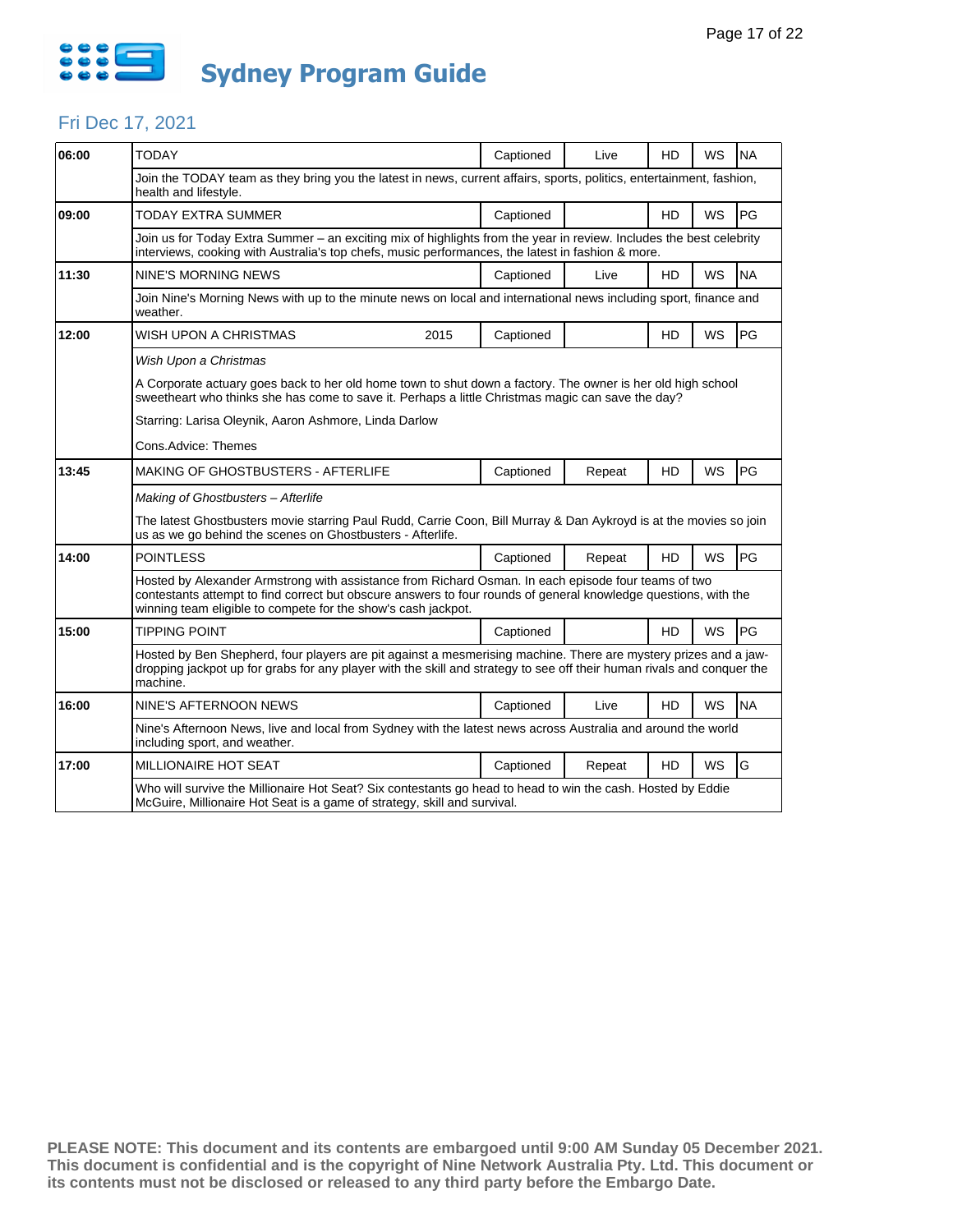

### Fri Dec 17, 2021

| 18:00 | <b>NINE NEWS</b>                                                                                                                                                                                                                                                                   | Captioned | Live   | HD | WS | <b>NA</b> |  |  |  |
|-------|------------------------------------------------------------------------------------------------------------------------------------------------------------------------------------------------------------------------------------------------------------------------------------|-----------|--------|----|----|-----------|--|--|--|
|       | Join Nine News for the latest in news and events that affect you in your local city, as well as news from across<br>Australia and the world.                                                                                                                                       |           |        |    |    |           |  |  |  |
| 19:00 | A CURRENT AFFAIR                                                                                                                                                                                                                                                                   | Captioned | Live   | HD | WS | <b>NA</b> |  |  |  |
|       | Hosted by Tracy Grimshaw, A Current Affair covers the realms of politics, crime, human rights, science, technology,<br>celebrities and entertainment - all investigated by a dedicated team.                                                                                       |           |        |    |    |           |  |  |  |
| 19:30 | TARONGA: WHO'S WHO IN THE ZOO                                                                                                                                                                                                                                                      | Captioned |        | HD | WS | <b>PG</b> |  |  |  |
|       | Red Panda Implant                                                                                                                                                                                                                                                                  |           |        |    |    |           |  |  |  |
|       | Taronga Zoo's Red Panda exhibit is at capacity. Thanks to the global COVID-19 pandemic, staff are unable to<br>create space by moving these incredibly cute animals to another zoo, but luckily for this family of 5, there is another<br>way to keep them all together.           |           |        |    |    |           |  |  |  |
|       | Cons.Advice: Themes                                                                                                                                                                                                                                                                |           |        |    |    |           |  |  |  |
| 20:30 | <b>DECK THE HALLS</b><br>2006                                                                                                                                                                                                                                                      | Captioned | Repeat | HD | WS | PG        |  |  |  |
|       | Deck The Halls                                                                                                                                                                                                                                                                     |           |        |    |    |           |  |  |  |
|       | Mathew Broderick plays a Christmas mad suburban dad who decorates his house each year to be the best in the<br>neighbourhood. His world is turned upside down when his new neighbour plans the biggest light display, one so big<br>that he hopes it can be seen from outer space! |           |        |    |    |           |  |  |  |
|       | Starring: Danny De Vito, Matthew Broderick, Kristine David                                                                                                                                                                                                                         |           |        |    |    |           |  |  |  |
|       | Cons. Advice: Sexual References, Adult Themes, Mild Coarse Language                                                                                                                                                                                                                |           |        |    |    |           |  |  |  |
| 22:20 | LAST CHRISTMAS<br>2019                                                                                                                                                                                                                                                             | Captioned |        | HD | WS | PG        |  |  |  |
|       | Last Christmas                                                                                                                                                                                                                                                                     |           |        |    |    |           |  |  |  |
|       | Influenced by ambivalence, Katarina, an aspiring singer, works as an elf in Central London. However, she gains a<br>new perspective on life when she meets Tom.                                                                                                                    |           |        |    |    |           |  |  |  |
|       | Starring: Emma Thompson, Boris Isakovic, Madison Ingoldsby, Emilia Clarke, Henry Golding, Michelle Yeoh, Patti<br>Lupone                                                                                                                                                           |           |        |    |    |           |  |  |  |
|       | Cons.Advice: Themes, Sexual References, Mild Coarse Language                                                                                                                                                                                                                       |           |        |    |    |           |  |  |  |
| 00:10 | THE WEAKEST LINK                                                                                                                                                                                                                                                                   | Captioned | Repeat | HD | WS | PG        |  |  |  |
|       | Reality Special                                                                                                                                                                                                                                                                    |           |        |    |    |           |  |  |  |
|       | Hosted by comedian and actress Magda Szubanski, The Weakest Link is a massively successful global quiz<br>program known for its fast pace and quick wit. With \$250,000 on the line, there can only be one winner.                                                                 |           |        |    |    |           |  |  |  |
|       | Cons. Advice: Mild Coarse Language                                                                                                                                                                                                                                                 |           |        |    |    |           |  |  |  |
| 01:10 | DESTINATION WA                                                                                                                                                                                                                                                                     | Captioned | Repeat | HD | WS | PG        |  |  |  |
|       | The team is back for another episode of Destination WA! Scherri-Lee Biggs heads out to Rockingham for a beautiful<br>beach day, while Jo Beth explores the vintage and vibrant York.                                                                                               |           |        |    |    |           |  |  |  |
| 01:30 | TV SHOP - HOME SHOPPING                                                                                                                                                                                                                                                            |           | Repeat | HD | WS | G         |  |  |  |
|       | Home shopping programme.                                                                                                                                                                                                                                                           |           |        |    |    |           |  |  |  |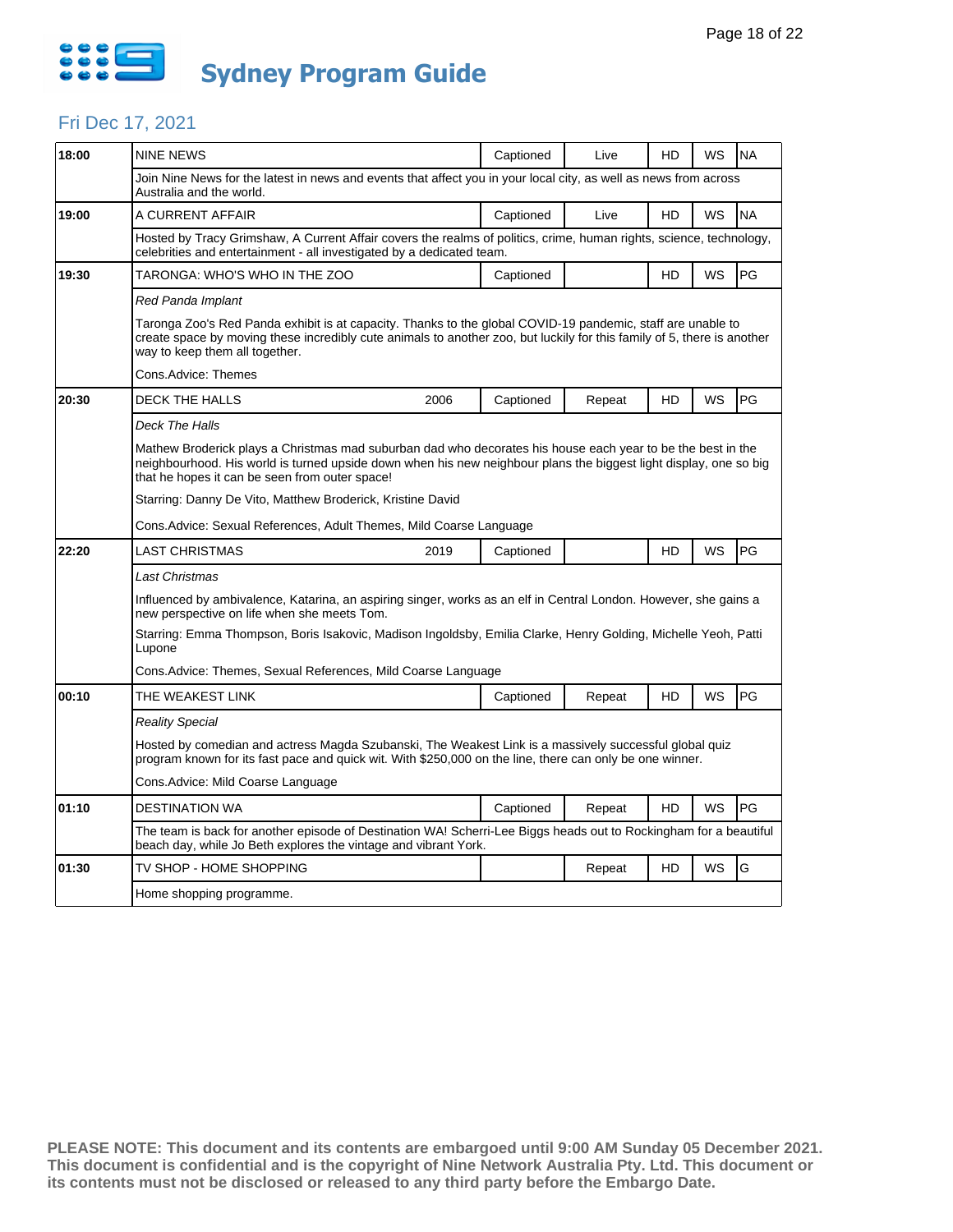

# Fri Dec 17, 2021

| 02:00 | TV SHOP - HOME SHOPPING                                                                                                                                                                      |           | Repeat | HD | <b>WS</b> | ١G        |  |
|-------|----------------------------------------------------------------------------------------------------------------------------------------------------------------------------------------------|-----------|--------|----|-----------|-----------|--|
|       | Home shopping programme.                                                                                                                                                                     |           |        |    |           |           |  |
| 02:30 | TV SHOP - HOME SHOPPING                                                                                                                                                                      |           | Repeat | HD | <b>WS</b> | G         |  |
|       | Home shopping programme.                                                                                                                                                                     |           |        |    |           |           |  |
| 03:00 | TV SHOP - HOME SHOPPING                                                                                                                                                                      |           | Repeat | HD | <b>WS</b> | G         |  |
|       | Home shopping programme.                                                                                                                                                                     |           |        |    |           |           |  |
| 03:30 | TV SHOP - HOME SHOPPING                                                                                                                                                                      |           | Repeat | HD | WS        | G         |  |
|       | Home shopping programme.                                                                                                                                                                     |           |        |    |           |           |  |
| 04:00 | <b>GLOBAL SHOP</b>                                                                                                                                                                           |           | Repeat | HD | <b>WS</b> | G         |  |
|       | Copper Chef Titan Pan                                                                                                                                                                        |           |        |    |           |           |  |
|       | Home shopping programme.                                                                                                                                                                     |           |        |    |           |           |  |
| 04:30 | TV SHOP - HOME SHOPPING                                                                                                                                                                      |           | Repeat | HD | <b>WS</b> | G         |  |
|       | Home shopping programme.                                                                                                                                                                     |           |        |    |           |           |  |
| 05:00 | TV SHOP - HOME SHOPPING                                                                                                                                                                      |           | Repeat | HD | WS        | G         |  |
|       | Home shopping programme.                                                                                                                                                                     |           |        |    |           |           |  |
| 05:30 | A CURRENT AFFAIR                                                                                                                                                                             | Captioned | Repeat | HD | WS        | <b>NA</b> |  |
|       | Hosted by Tracy Grimshaw, A Current Affair covers the realms of politics, crime, human rights, science, technology,<br>celebrities and entertainment - all investigated by a dedicated team. |           |        |    |           |           |  |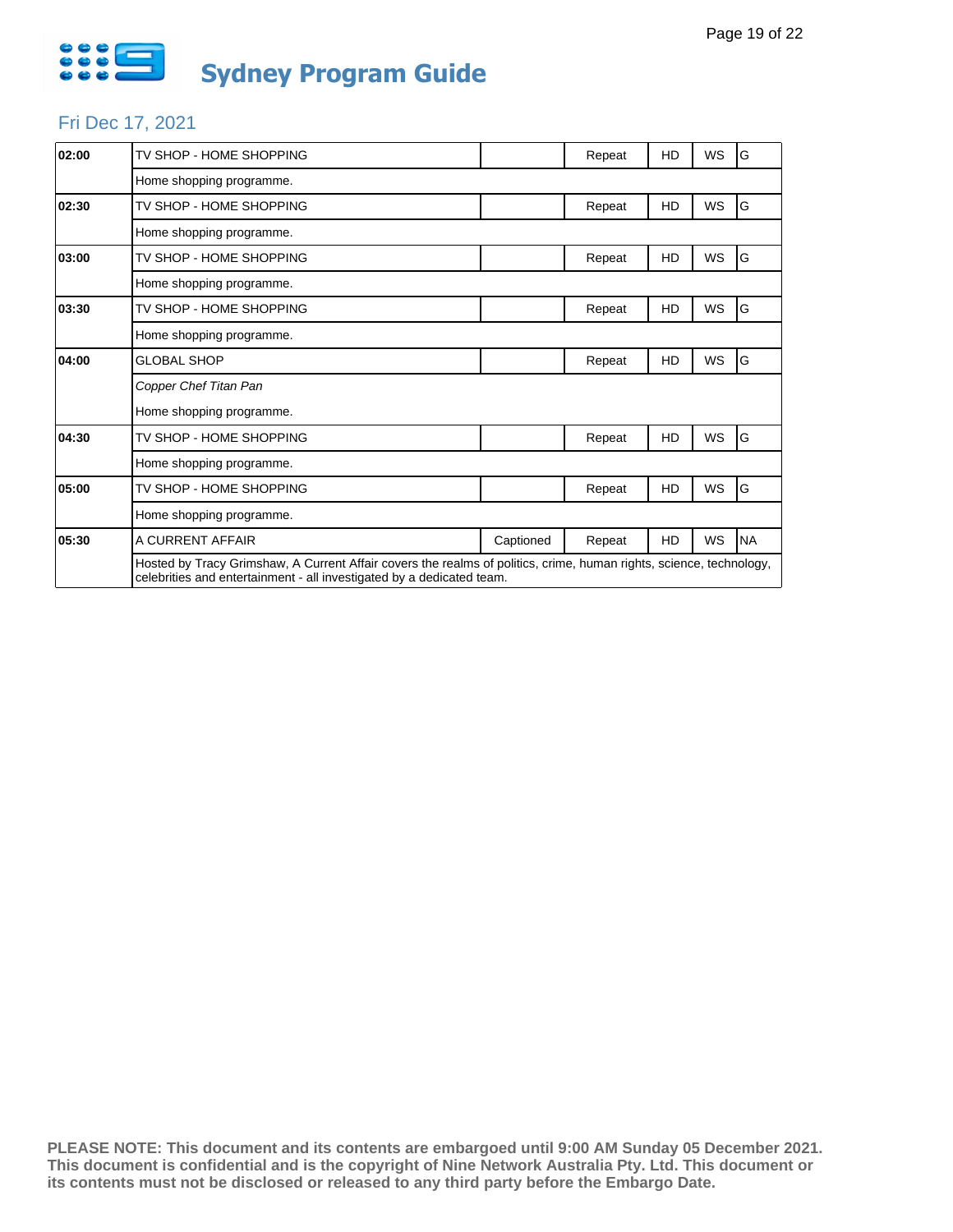

### Sat Dec 18, 2021

| <b>ANIMAL TALES</b>                                                                                                                                                                                                   | Captioned | Repeat | HD                                                                                        | WS                                                                                                | PG                                                                                                                                                                                                                                                                                                                                                                                                                                                                                                                                                                                                                                                                                                                                                                                                                                 |  |  |  |
|-----------------------------------------------------------------------------------------------------------------------------------------------------------------------------------------------------------------------|-----------|--------|-------------------------------------------------------------------------------------------|---------------------------------------------------------------------------------------------------|------------------------------------------------------------------------------------------------------------------------------------------------------------------------------------------------------------------------------------------------------------------------------------------------------------------------------------------------------------------------------------------------------------------------------------------------------------------------------------------------------------------------------------------------------------------------------------------------------------------------------------------------------------------------------------------------------------------------------------------------------------------------------------------------------------------------------------|--|--|--|
| zebra and a barking owl from Taronga Zoo has lost his voice.                                                                                                                                                          |           |        |                                                                                           |                                                                                                   |                                                                                                                                                                                                                                                                                                                                                                                                                                                                                                                                                                                                                                                                                                                                                                                                                                    |  |  |  |
| <b>WEEKEND TODAY</b>                                                                                                                                                                                                  | Captioned | Live   | HD                                                                                        | WS                                                                                                | <b>NA</b>                                                                                                                                                                                                                                                                                                                                                                                                                                                                                                                                                                                                                                                                                                                                                                                                                          |  |  |  |
| fashion, health and lifestyle.                                                                                                                                                                                        |           |        |                                                                                           |                                                                                                   |                                                                                                                                                                                                                                                                                                                                                                                                                                                                                                                                                                                                                                                                                                                                                                                                                                    |  |  |  |
| TODAY EXTRA SUMMER                                                                                                                                                                                                    | Captioned |        | HD                                                                                        | WS                                                                                                | PG                                                                                                                                                                                                                                                                                                                                                                                                                                                                                                                                                                                                                                                                                                                                                                                                                                 |  |  |  |
|                                                                                                                                                                                                                       |           |        |                                                                                           |                                                                                                   |                                                                                                                                                                                                                                                                                                                                                                                                                                                                                                                                                                                                                                                                                                                                                                                                                                    |  |  |  |
| <b>SURFING AUSTRALIA TV</b>                                                                                                                                                                                           | Captioned |        | HD                                                                                        | <b>WS</b>                                                                                         | TBC                                                                                                                                                                                                                                                                                                                                                                                                                                                                                                                                                                                                                                                                                                                                                                                                                                |  |  |  |
|                                                                                                                                                                                                                       |           |        |                                                                                           |                                                                                                   |                                                                                                                                                                                                                                                                                                                                                                                                                                                                                                                                                                                                                                                                                                                                                                                                                                    |  |  |  |
| CYBERSHACK                                                                                                                                                                                                            | Captioned |        | HD                                                                                        | WS                                                                                                | PG                                                                                                                                                                                                                                                                                                                                                                                                                                                                                                                                                                                                                                                                                                                                                                                                                                 |  |  |  |
| competitions and more.                                                                                                                                                                                                |           |        |                                                                                           |                                                                                                   |                                                                                                                                                                                                                                                                                                                                                                                                                                                                                                                                                                                                                                                                                                                                                                                                                                    |  |  |  |
| <b>DESTINATION WA</b>                                                                                                                                                                                                 | Captioned |        | HD                                                                                        | WS                                                                                                | G                                                                                                                                                                                                                                                                                                                                                                                                                                                                                                                                                                                                                                                                                                                                                                                                                                  |  |  |  |
| On this week's episode of Destination WA, Scherri-Lee Biggs checks out a WA icon - the Fremantle Markets.<br>Meanwhile, Trevor continues his exploration of the stunning Fitzgerald Biosphere region.                 |           |        |                                                                                           |                                                                                                   |                                                                                                                                                                                                                                                                                                                                                                                                                                                                                                                                                                                                                                                                                                                                                                                                                                    |  |  |  |
| <b>BONDI LIFEGUARD WORLD ADVENTURES</b>                                                                                                                                                                               | Captioned |        | HD                                                                                        | <b>WS</b>                                                                                         | PG                                                                                                                                                                                                                                                                                                                                                                                                                                                                                                                                                                                                                                                                                                                                                                                                                                 |  |  |  |
| <b>Red Centre Adventure Part 1</b>                                                                                                                                                                                    |           |        |                                                                                           |                                                                                                   |                                                                                                                                                                                                                                                                                                                                                                                                                                                                                                                                                                                                                                                                                                                                                                                                                                    |  |  |  |
| The boys head to Alice Springs in the heart of Australia for a week of outback adventure including hiking, mountain<br>biking, hot air ballooning, night clubbing, helicopter tour and camping out under the stars.   |           |        |                                                                                           |                                                                                                   |                                                                                                                                                                                                                                                                                                                                                                                                                                                                                                                                                                                                                                                                                                                                                                                                                                    |  |  |  |
| <b>LIGHT UP XMAS APPEAL</b>                                                                                                                                                                                           | Captioned |        | HD                                                                                        | WS                                                                                                | G                                                                                                                                                                                                                                                                                                                                                                                                                                                                                                                                                                                                                                                                                                                                                                                                                                  |  |  |  |
| Light Up Xmas Appeal                                                                                                                                                                                                  |           |        |                                                                                           |                                                                                                   |                                                                                                                                                                                                                                                                                                                                                                                                                                                                                                                                                                                                                                                                                                                                                                                                                                    |  |  |  |
| Hospitals Foundation.                                                                                                                                                                                                 |           |        |                                                                                           |                                                                                                   |                                                                                                                                                                                                                                                                                                                                                                                                                                                                                                                                                                                                                                                                                                                                                                                                                                    |  |  |  |
| THE GARDEN GURUS                                                                                                                                                                                                      | Captioned |        | HD                                                                                        | <b>WS</b>                                                                                         | G                                                                                                                                                                                                                                                                                                                                                                                                                                                                                                                                                                                                                                                                                                                                                                                                                                  |  |  |  |
| In the last episode of The Garden Gurus for this year, Trevor meets Australia's favourite marsupial, the Koala! Later,<br>learn how to build a chicken pen at home and we say goodbye to one of our most loved Gurus. |           |        |                                                                                           |                                                                                                   |                                                                                                                                                                                                                                                                                                                                                                                                                                                                                                                                                                                                                                                                                                                                                                                                                                    |  |  |  |
| NINE NEWS: FIRST AT FIVE                                                                                                                                                                                              | Captioned | Live   | HD                                                                                        | WS                                                                                                | <b>NA</b>                                                                                                                                                                                                                                                                                                                                                                                                                                                                                                                                                                                                                                                                                                                                                                                                                          |  |  |  |
|                                                                                                                                                                                                                       |           |        |                                                                                           |                                                                                                   |                                                                                                                                                                                                                                                                                                                                                                                                                                                                                                                                                                                                                                                                                                                                                                                                                                    |  |  |  |
| <b>TBA</b>                                                                                                                                                                                                            | Captioned |        | HD                                                                                        | WS                                                                                                | G                                                                                                                                                                                                                                                                                                                                                                                                                                                                                                                                                                                                                                                                                                                                                                                                                                  |  |  |  |
| Information To Follow.                                                                                                                                                                                                |           |        |                                                                                           |                                                                                                   |                                                                                                                                                                                                                                                                                                                                                                                                                                                                                                                                                                                                                                                                                                                                                                                                                                    |  |  |  |
|                                                                                                                                                                                                                       |           |        | See it first with Nine News; join the team for all the latest in news, sport and weather. | interviews, cooking with Australia's top chefs, music performances, the latest in fashion & more. | A balding bird has his feathers in a flap; Arnold the pig needs some TLC on his feet; vets investigate a sore leg on a<br>Join the Weekend Today team as they bring you the latest in news, current affairs, sports, politics, entertainment,<br>Join us for Today Extra Summer - an exciting mix of highlights from the year in review. Includes the best celebrity<br>Showcases Surfing Australia's programs from junior development through to the elite athletes in surfing.<br>The Cybershack crew showcase all the latest gadgets and gaming technology. Join Charlie Brown, Sara Isakka and<br>Josh Phillipps as Australia's longest running technology show brings you the latest tech, special guests,<br>Join David Campbell, Sylvia Jeffreys, Richard Wilkins and The Wiggles raising vital funds for Sydney Children's |  |  |  |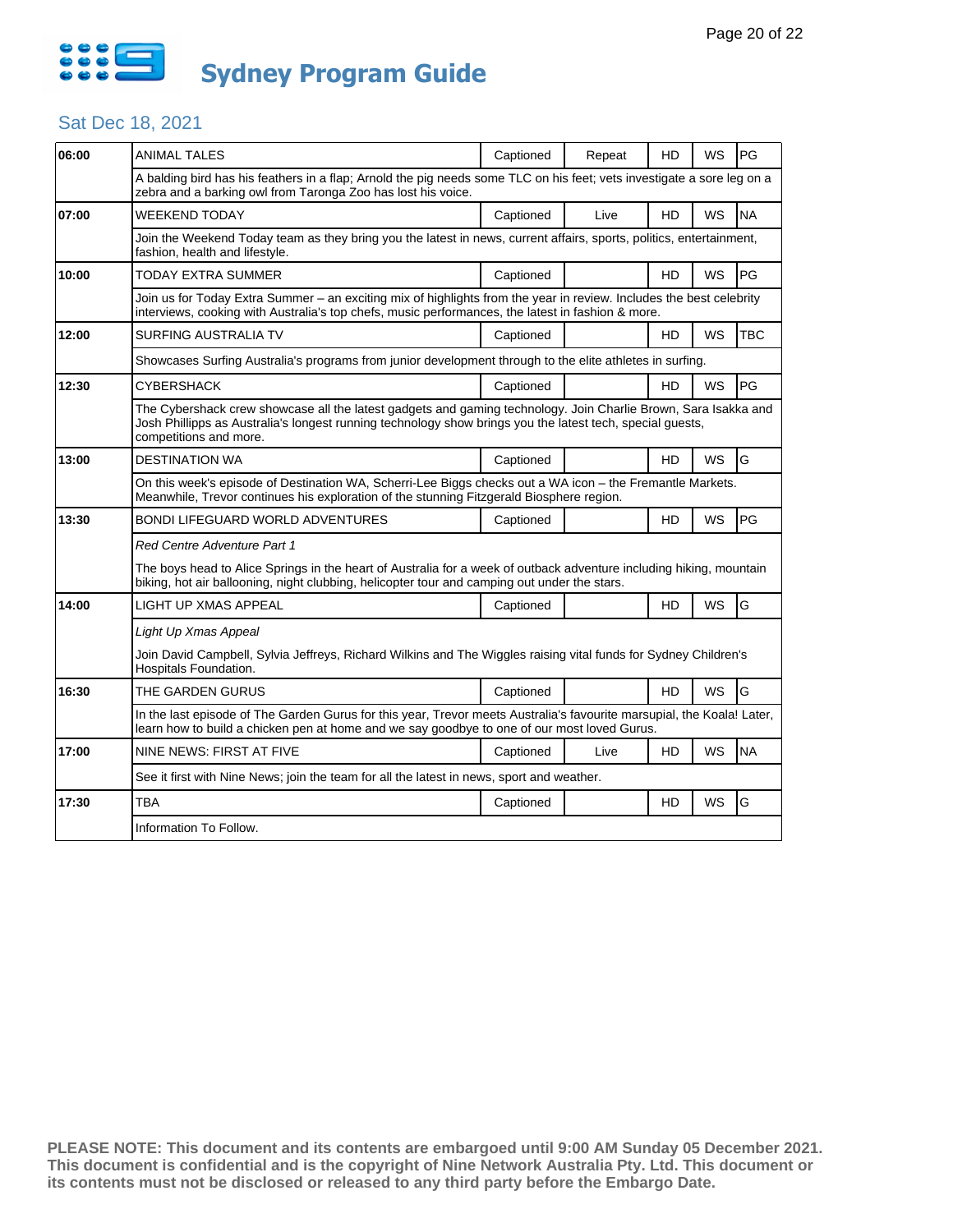

# Sat Dec 18, 2021

| 18:00 | NINE NEWS SATURDAY                                                                                                                                                                                                  |                                                                                                                                                                    | Captioned | Live   | HD | WS        | <b>NA</b> |  |  |  |  |
|-------|---------------------------------------------------------------------------------------------------------------------------------------------------------------------------------------------------------------------|--------------------------------------------------------------------------------------------------------------------------------------------------------------------|-----------|--------|----|-----------|-----------|--|--|--|--|
|       | Join the Nine News team as they bring you all the latest in news; sport and weather.                                                                                                                                |                                                                                                                                                                    |           |        |    |           |           |  |  |  |  |
| 19:00 | A CURRENT AFFAIR                                                                                                                                                                                                    |                                                                                                                                                                    | Captioned | Live   | HD | <b>WS</b> | <b>NA</b> |  |  |  |  |
|       |                                                                                                                                                                                                                     | A Current Affair covers the realms of politics, crime, human rights, science, technology, celebrities and<br>entertainment - all investigated by a dedicated team. |           |        |    |           |           |  |  |  |  |
| 19:30 | DADDY'S HOME 2                                                                                                                                                                                                      | 2017                                                                                                                                                               | Captioned | Repeat | HD | WS        | PG        |  |  |  |  |
|       | Daddy's Home 2                                                                                                                                                                                                      |                                                                                                                                                                    |           |        |    |           |           |  |  |  |  |
|       | Having finally gotten used to each other's existence, Brad and Dusty must now deal with their intrusive fathers<br>during the holidays.                                                                             |                                                                                                                                                                    |           |        |    |           |           |  |  |  |  |
|       | Starring: Will Ferrell, Mark Wahlberg, Mel Gibson                                                                                                                                                                   |                                                                                                                                                                    |           |        |    |           |           |  |  |  |  |
|       | Cons. Advice: Adult Humour, Sexual References, Some Coarse Language                                                                                                                                                 |                                                                                                                                                                    |           |        |    |           |           |  |  |  |  |
| 21:30 | <b>BAD MOMS 2</b>                                                                                                                                                                                                   | 2017                                                                                                                                                               | Captioned | Repeat | HD | WS        | <b>MA</b> |  |  |  |  |
|       | Bad Moms 2                                                                                                                                                                                                          |                                                                                                                                                                    |           |        |    |           |           |  |  |  |  |
|       | As their own mothers drop in unexpectedly, our three under-appreciated and over-burdened moms rebel against the<br>challenges and expectations of the Super Bowl for mothers: Christmas.                            |                                                                                                                                                                    |           |        |    |           |           |  |  |  |  |
|       | Starring: Mila Kunis, Kristen Bell, Kathryn Hahn                                                                                                                                                                    |                                                                                                                                                                    |           |        |    |           |           |  |  |  |  |
|       | Cons.Advice: Strong Adult Humour, Sexual References, Some Coarse Language                                                                                                                                           |                                                                                                                                                                    |           |        |    |           |           |  |  |  |  |
| 23:30 | THE DILEMMA                                                                                                                                                                                                         | 2011                                                                                                                                                               | Captioned | Repeat | HD | WS        | M         |  |  |  |  |
|       | The Dilemma                                                                                                                                                                                                         |                                                                                                                                                                    |           |        |    |           |           |  |  |  |  |
|       | Business partners Ronny and Nick are best friends since high school. Things turn nasty between them when Ronny<br>discovers about Nick's wife's affair.                                                             |                                                                                                                                                                    |           |        |    |           |           |  |  |  |  |
|       | Starring: Vince Vaughn, Kevin James, Winona Ryder                                                                                                                                                                   |                                                                                                                                                                    |           |        |    |           |           |  |  |  |  |
|       |                                                                                                                                                                                                                     |                                                                                                                                                                    |           |        |    |           |           |  |  |  |  |
|       | Cons.Advice: Sexual References, Some Violence, Some Coarse Language                                                                                                                                                 |                                                                                                                                                                    |           |        |    |           |           |  |  |  |  |
| 01:35 | BONDI LIFEGUARD WORLD ADVENTURES                                                                                                                                                                                    |                                                                                                                                                                    | Captioned | Repeat | HD | <b>WS</b> | PG        |  |  |  |  |
|       | Red Centre Adventure Part 1                                                                                                                                                                                         |                                                                                                                                                                    |           |        |    |           |           |  |  |  |  |
|       | The boys head to Alice Springs in the heart of Australia for a week of outback adventure including hiking, mountain<br>biking, hot air ballooning, night clubbing, helicopter tour and camping out under the stars. |                                                                                                                                                                    |           |        |    |           |           |  |  |  |  |
| 02:00 | TV SHOP - HOME SHOPPING                                                                                                                                                                                             |                                                                                                                                                                    |           | Repeat | HD | WS        | G         |  |  |  |  |
|       | Home shopping programme.                                                                                                                                                                                            |                                                                                                                                                                    |           |        |    |           |           |  |  |  |  |
| 02:30 | TV SHOP - HOME SHOPPING                                                                                                                                                                                             |                                                                                                                                                                    |           | Repeat | HD | WS        | G         |  |  |  |  |
|       | Home shopping programme.                                                                                                                                                                                            |                                                                                                                                                                    |           |        |    |           |           |  |  |  |  |
| 03:00 | TV SHOP - HOME SHOPPING                                                                                                                                                                                             |                                                                                                                                                                    |           | Repeat | HD | WS        | G         |  |  |  |  |